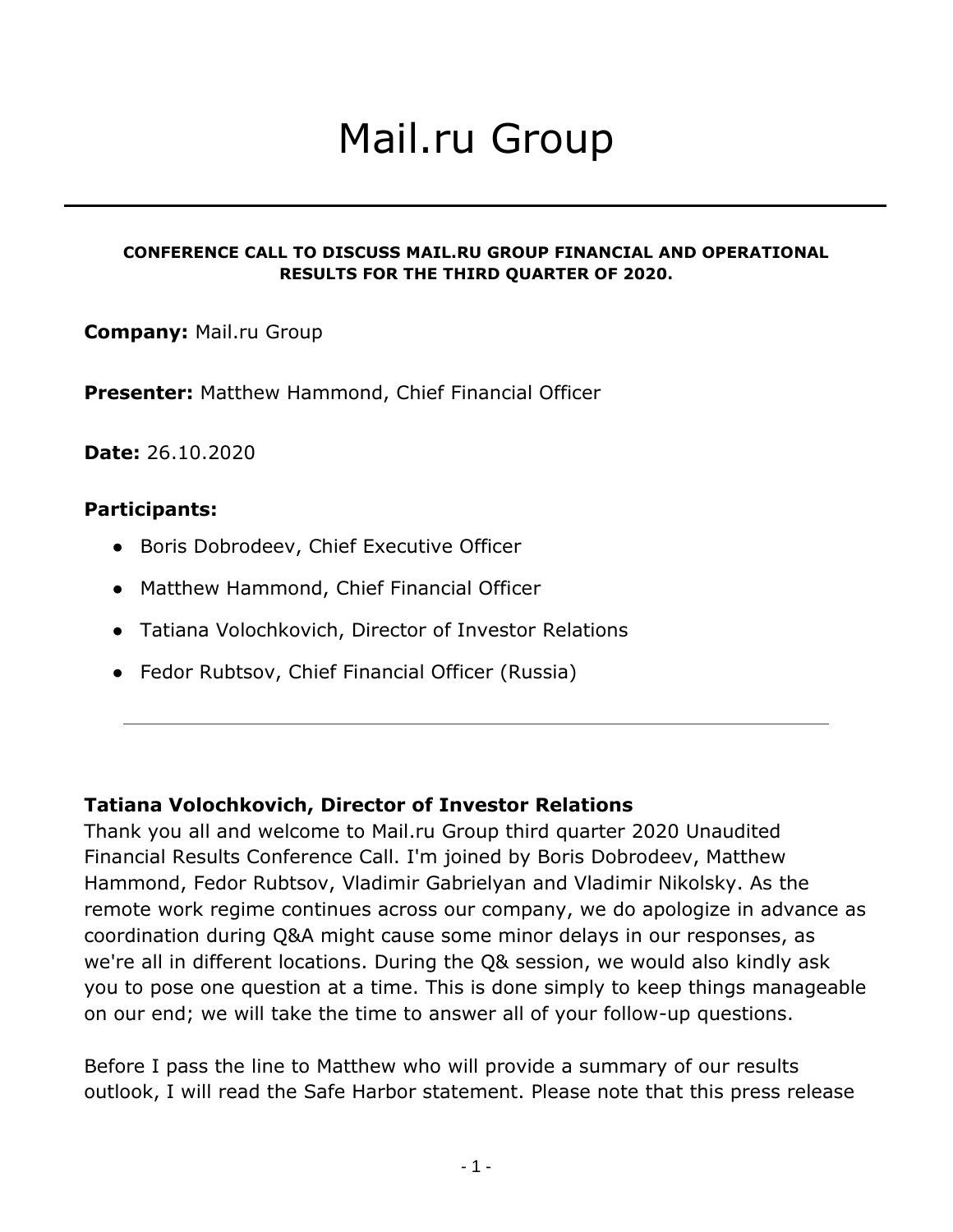contains statements of expectations and other forward-looking statements regarding future events and future financial performance of the Group. The forward-looking statements in this release are based upon various assumptions that are inherently subject to significant uncertainties and contingencies, which are difficult or impossible to predict, and maybe beyond the Group control. Many factors could cause actual results to differ materially from those discussed in the forward-looking statements included herein, including those referenced under Risk Factors in the Group's public filing. I would like to direct you to read the forwardlooking disclaimer at the back of our release furnished today with respect of the possible differences between management and IFRS accounts. Matthew, please go ahead.

## **Matthew Hammond, Chief Financial Officer**

Good afternoon and thank you all for joining us. The Q3 had two major external developments affecting our business. First of all, a somewhat unpredictable macro recovery on the one hand, as well as the normalization of user behavior and a return to typical seasonality; both were related to the passing of the peak of COVID-related lockdowns, which happened in April. Given the slightly better macro backdrop, our core advertising business managed to return to growth versus the around 5% decline seen in the second quarter. We also saw reacceleration of growth in Youla, from 24% in Q2 to nearly 35% growth in the third quarter.

On the other hand, we saw normalization and engagement across social networks, games, as well as online education; as all of these saw unprecedented levels of demand from users during the peak of the lockdowns. And similarly, to Q2, we've seen forces pulling our business in different directions. However, our results showed that yet again, we managed to adjust, adapt and maximize the benefits of the diversified nature of our ecosystem, with revenues for the quarter of nearly 20% year-over-year. The healthy state of our business allowed us to continue to actively invest in our business and ecosystem, which we expect to strengthen our market positioning, and contribute to growth and market share gains in the coming years.

I'll now provide a few key highlights, including around advertising, games, New Initiative, ecosystem development, and ongoing investments as well as joint ventures and outlooks.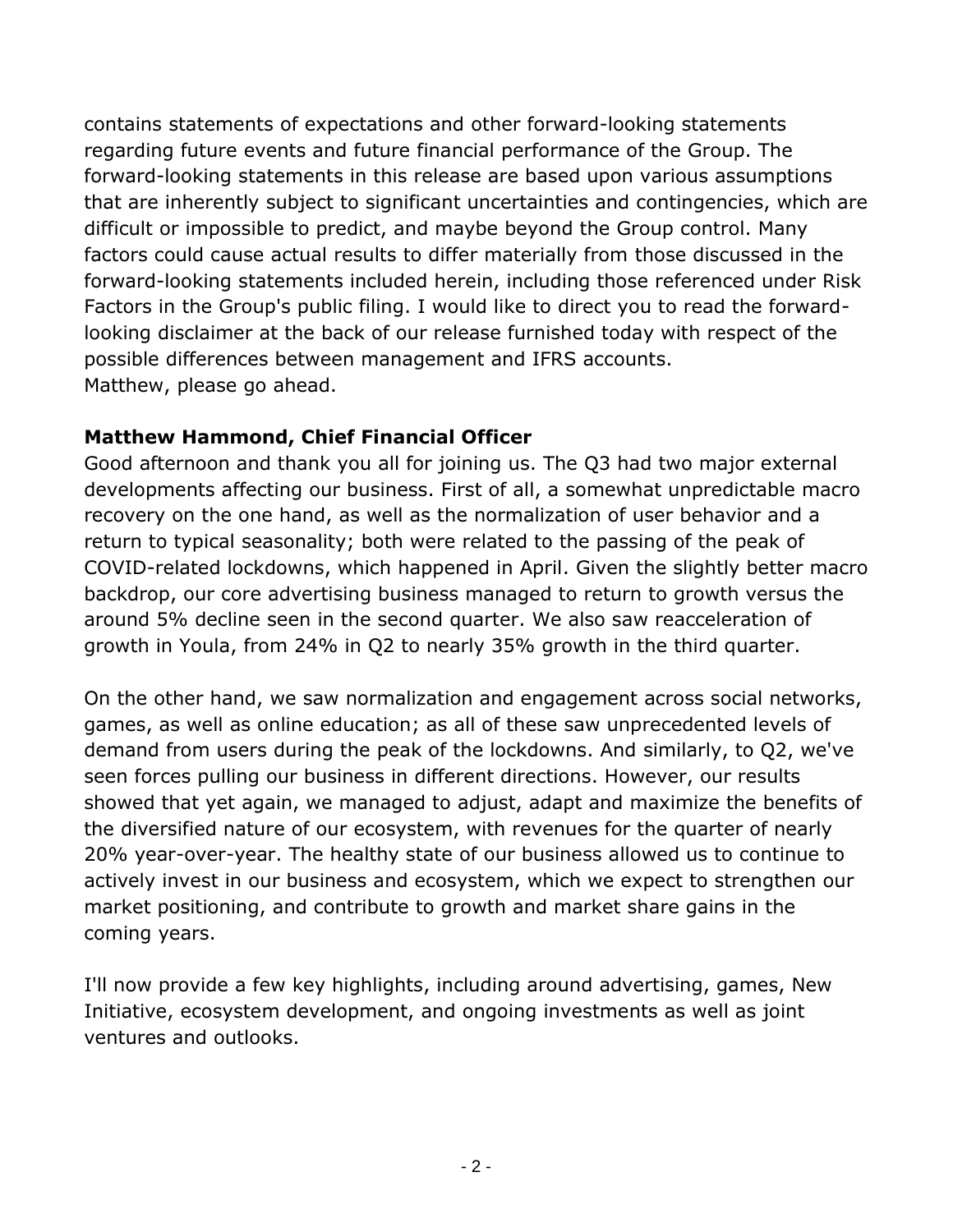First, on advertising. Throughout the third quarter, we experienced incremental recovery in advertiser activity, which led to a high0single digit year-over-year growth in average auction CPM across the network. Their performance continues to be volatile and varies on a month-by-month basis, we managed to deliver a healthy 5% growth in advertising in the third quarter to RUB 9.5 billion, with growth of nearly 9% on an ex-Search basis. In terms of verticals, leisure entertainment, electronics, household goods, telcos, health and medicine, games and services showed the fastest growth in Q3. On the other hand, media, sport, fitness, health and beauty and children's goods categories have all been underperforming. As a reminder, FMCG and e-commerce are the only two categories which account for more than 10% of our advertising revenues each; with FMCG performing better than e-commerce during the quarter. VK grew revenues by 13% in Q3 versus 8% in Q2. This means that the center of our ecosystem is in a very strong position, importantly given all of the efforts around SME-related advertising revenues on VK grew nearly 40% year-over-year. As a reminder, SMEs generate less than a quarter of our overall advertising revenues today. And hence, SME is where we identified significant potential for further growth across the Group.

Our solid advertising growth is driven not only by healthy engagement across our core advertising platforms, but also completed and ongoing ad tech enhancements, which we aim to continue to boost the ROIs of our clients. We continue to grow the myTarget ad network with nearly 25% year-over-year increase in the number of partners in September. Looking ahead, visibility does remain limited, and it is challenging to estimate the ultimate timing and shape of further recovery or sustainability. The situation remains very dynamic, especially given the second wave of COVID-19 we've been experiencing in Russia since September, which resulted in a slowdown in the pace of advertising recovery in recent weeks.

However, as the second wave has so far not resulted in strict lockdowns and business closures as it stands right now, October is looking to deliver around 5% ad growth; and we hope to maintain this momentum through the fourth quarter. This assumes businesses remain open, and there is no adverse impact on the speed of recovery from the ongoing second wave. Looking longer term, given our continued investments into ad tech, ongoing growth of performance-related advertising share, diversification and growth of advertising base and expansion of the advertising network, we target further market share gains; I feel that our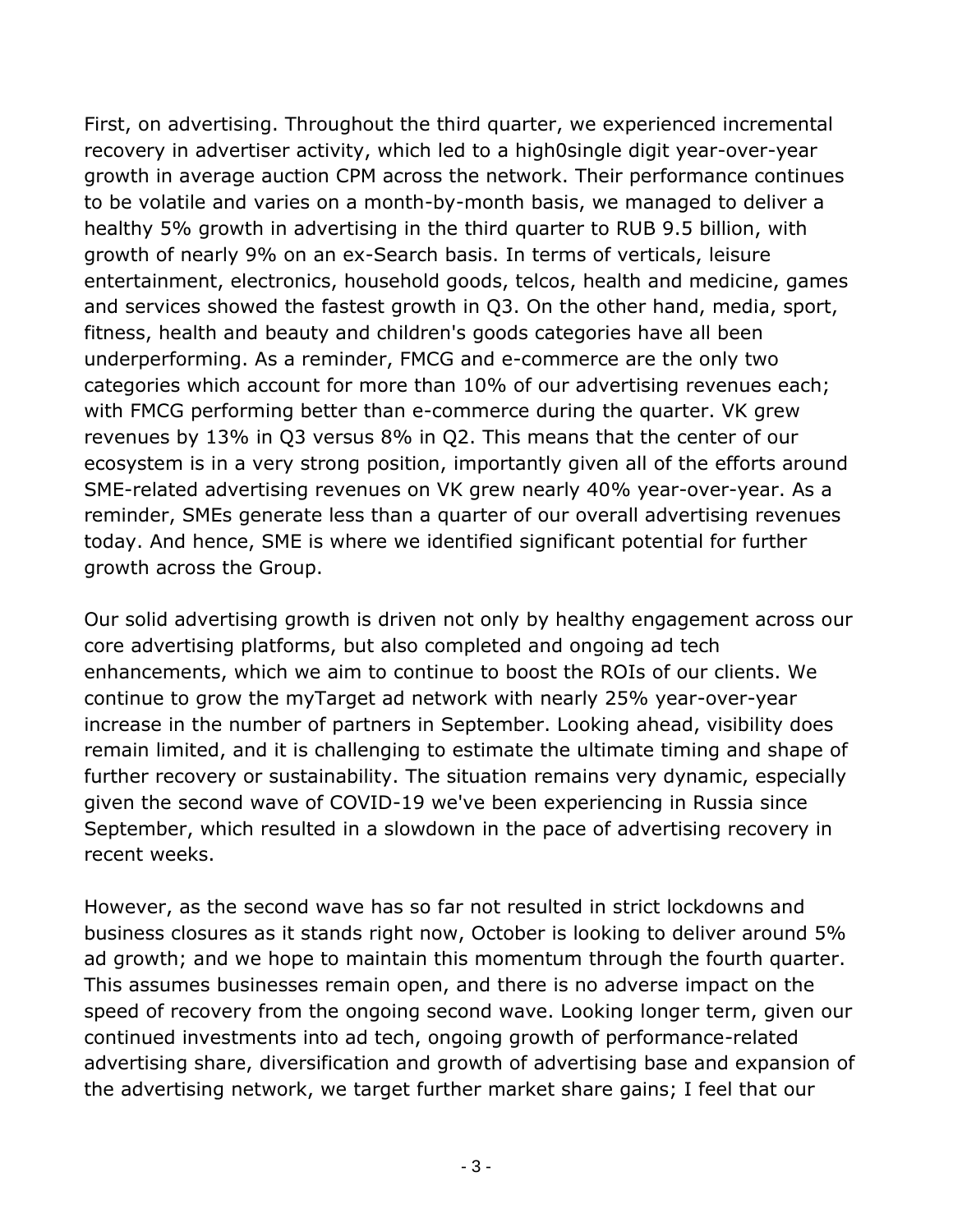Group should be in a position to hold at least 20% of the domestic digital ad market in the midterm versus sub-16% today.

Secondly, on games. Despite the normalization following the removal of lockdowns, games showed very solid growth in Q3, at 33.8% growth and accounted for 40% of Group revenues. We did see some posts-lockdown engagement normalization, with MAU returning to pre-COVID levels. At the same time, growth of our overall user base continued up 6% Q-over-Q to RUB 740 million; with retention metrics of COVID acquired users having been very close to the metrics of cohorts acquired pre-pandemic. Growth has been supported by the consolidation of Deus Craft in Q3. The deal reflects our ability to source attractive gaming opportunities while studios remain in early development stage. The Grand Hotel Mania, time-management mobile game of Deus Craft launched in July, is amongst the top ranked games in its category, and is now among our top five revenue-generating titles, with around \$ 5 million in revenues reached in September. This might be our largest gaming M&A to date, assuming a maximum total payout of \$49 million. However, such payment would require \$15 million in monthly revenues by the end of Q1 2021. If achieved, this would be a 0.5x oneyear forward sales valuation for Deus Craft, which compares to around 3.5x plus valuations across the latest reported global M&A deals. The studio has two more games in the pipeline, which should be ready for launch in the next 12 months.

Going forward, we continue to seek value accretive acquisitions complementing the MY.GAMES portfolio of now 13 studios, so it continues to progress towards the top 25 position on the global games market in terms of revenues. As it continues to expand, MY.GAMES is becoming increasingly global, with 76% of revenues coming from international markets, versus 74% in the second quarter. 75% of our games revenue now comes from mobile, versus 71% a year ago. Top revenue generating mobile games include War Robots, Hustle Castle, Left to Survive, Love Sick Interactive Stories and Zero City now joined by Deus Craft. At this stage we see around 30% growth as achievable for MMO games in 2020, which means the growth is set to exceed last year's 22% level, while future growth should remain supported by over 15 games in the development pipeline available for launch over the next 12 months.

Given the unique nature of 2020, in light of the ongoing pandemic, as well as the various solid traction titles like Grand Hotel Mania, we aim to maintain flexibility around marketing activity into the year-end. Marketing spend could therefore be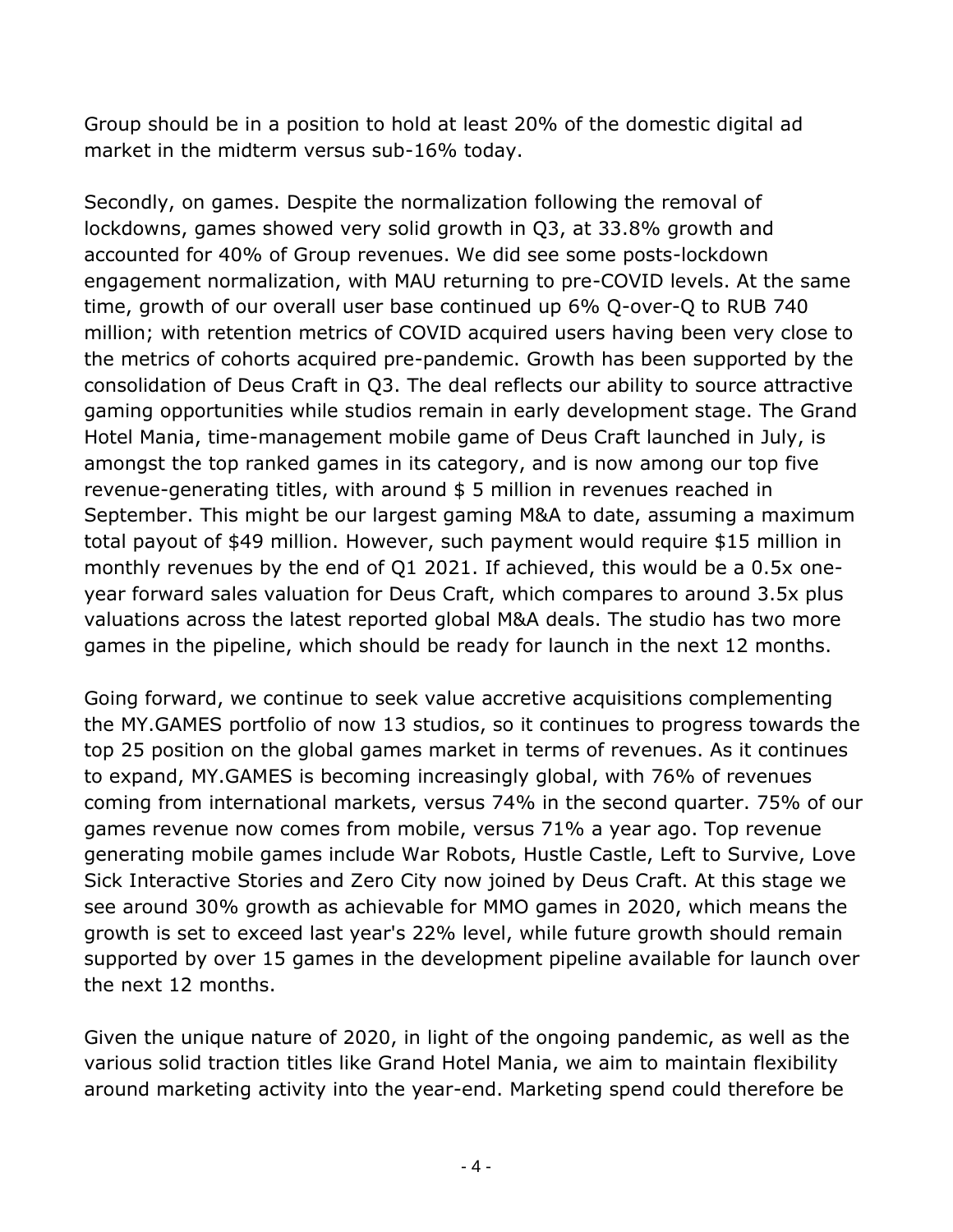heavier than normal during Q4, albeit as ever guided by attractive and sustainable ROIs. This will allow us to form a solid base to EBITDA growth in the coming years when some of our titles reach their maturity, while also taking maximum advantage from any near-term spikes in demand across global games markets. Hence as the base case, we do not expect Q4 to mark the typical peak in profitability in our game segments in 2020.

Third, New Initiatives. The New Initiative segment in Q3 grew by 99% to RUB 3.2 billion. The two largest contributors here remain online education and Youla. First of all, online education. Business is represented by the consolidated Skillbox and Geekbrains Edtech businesses. In combination, these assets grew by 2.9x yearover-year, with related revenues exceeding RUB 1.6 billion, and now account for 51% of the New Initiative segment, and 6% of overall Group revenues. The business saw normalization during Q3 compared to the 265% growth year-overyear seen in the second quarter. At the same time, the ongoing second wave is again stimulating demand for related services, which makes us very optimistic about related growth prospects. We continue to see online education among the sectors most positively impacted by the pandemic, hence our ongoing investments into the area.

Since Q2 reporting, we raised our shareholding in Skillbox to 70% and bought minority stakes in SkillFactory as well as Tetrica; thereby expanding our course offering and target audience. While we're currently focused on digital careers vertical, we also see opportunities in the broader segment of online education. The result of this is that our currently consolidated Edtech assets should deliver over RUB 5 billion in revenues in 2020.

Youla. Our classified business accelerated growth to around 35% versus around 25% year-over-year in the second quarter, with revenues reaching RUB 760 million, around 3% of Group's total revenues. Youla remains on track towards its target of RUB 2.7 to RUB 3 billion for full year 2020 revenues, on a proportionate EBITDA loss at or below the 2019 level, is one of the prime examples of the growing synergies within the Group, given the multiple integrations within our ecosystem projects, our social networks and other communication services.

Fourth, investments in ecosystem development. As we've been saying through 2020, we recognized the expanded digital opportunities across all verticals, which have been unlocked by the pandemic. Hence our active investments into across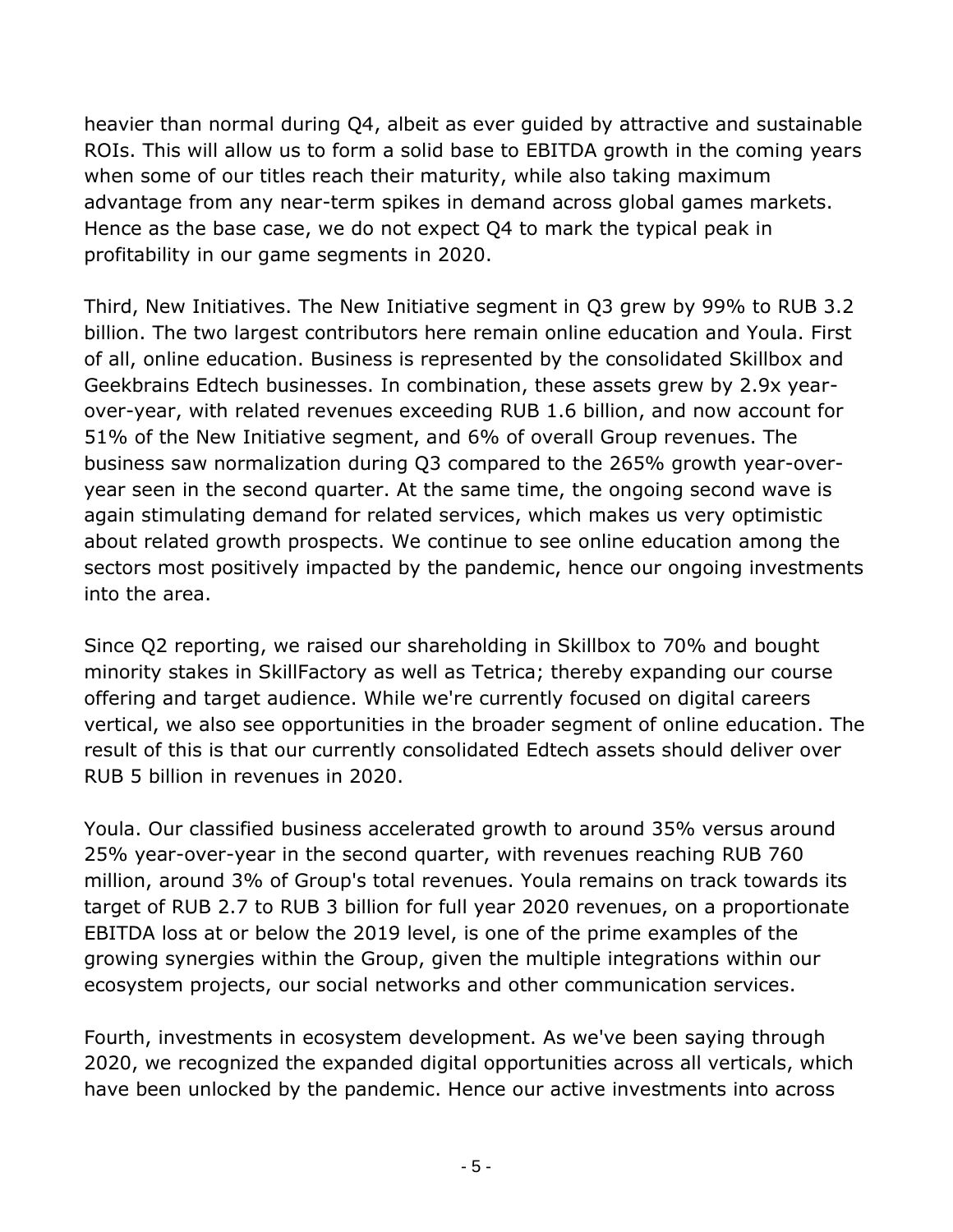the business lines throughout 2020, so that we're fully equipped to deliver continued strong growth and reach a materially larger scale in the coming years. All our ongoing investments are focused on existing verticals, and most of them are targeted on the core communication and social segment, including Clips, VK Pay, video, music and social commerce. This has resulted in a reduction of margins in this segment from 53.7% a year ago to 46.3% in Q3, adjusting for investments into the new products, like VK Clips, VK e-commerce platform, VK Super App and video calls, Communication and Social profitability would have been above 49%, despite the ongoing investments into music, and still muted advertising market recovery.

We are making a big push in areas of video and music. We're in the process of launching a unified video service, as well as broadening our music offerings across the VK, OK, and BOOM. Multiple other investment areas include MY.GAMES, including MY.GAMES store, cloud, B2B and Edtech, as well as ecosystem products and joint ventures to ensure the leading positions in audience reach, engagement, and monetization. Our recent \$600 million fundraising supported by all of our largest economic shareholders serves to put us well-positioned to achieve this.

Fifth, joint ventures, the O2O JV first. Despite the removal of lockdowns and seasonality, Delivery Club revenues in Q3 more than doubled year-over-year, with twice the number of orders. Restaurant network has more than doubled since Q1 with more than 10% now also connected to our recently launched takeaway option. All customers are benefiting from the expanded delivery zones using Citymobil, with multiple new restaurant delivery options, including from agents like Magnit, and the ability to book tables of connected restaurants through the app. Delivery Club continued to demonstrate improvements in unit economics in Q3, and continues to expect to at least double its revenues in 2020 to around RUB 9 billion.

Samokat grew revenues 20x year-over-year, partially driven by high growth in the number of orders in Q3; and we continue to expand the reach of the business. Private label has also expanded and now continues a double-digit share of GMV. The O2O JV has also consolidated 85% in Local Kitchen, the dark kitchens operator, which demonstrated around 3x year-over-year growth in the number of orders and revenues in the third quarter.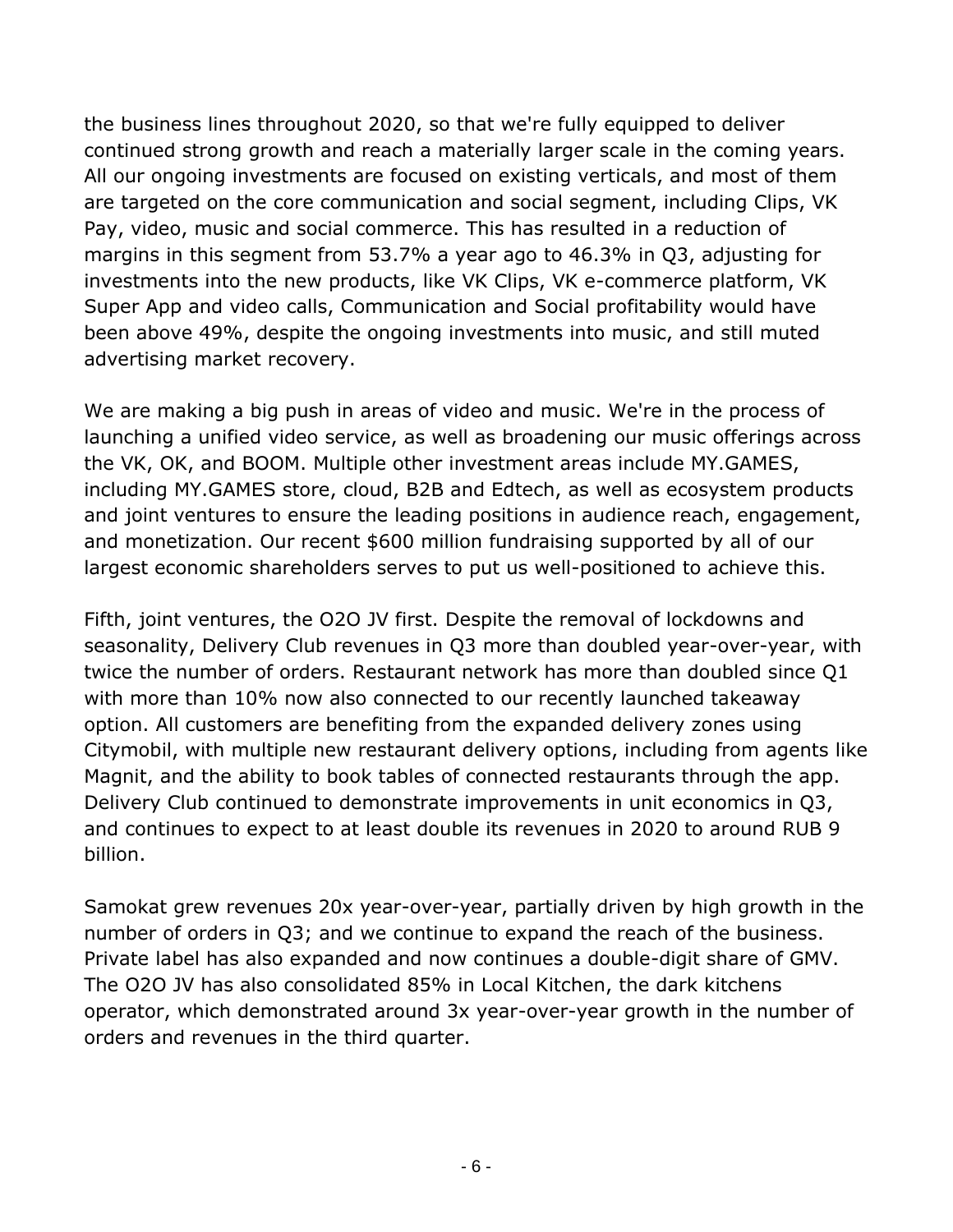Citymobil grew rides by 4x year-over-year in the third quarter to 50 million. GMV growth has also improved versus previous quarter, our monthly active user base has more than tripled to 5 million in September. In Q3, Citymobil continued its regional expansion, launching operations in Sochi along with a number of smaller locations in Leningrad and Moscow regions. Citymobil is now presented in 24 geographies, which account for around 40% of the domestic population, and is a top two ride-hail operator in most cities of presence, with a 20% to 30% market share in most geographies, including Moscow and Moscow region. In Q3 VK Taxi growth continued, with a high double-digit month-over-month growth, almost tripling rides since July, which provides Citymobil with a proper dual-brand structure.

The AER JV, the GMV of AER rose by 60% in August versus April, and audience growth continues as well. The number of local sellers increased by 120% since March, and now contributes above 20% of GMV. Localization continues with over 250 local engineers added year-to-date. AER launched AliExpress delivery marketplace service with focus on FMCG products, with the new offer aiming to build an association of AliExpress with a local platform with express delivery access. Also, AER continues to improve its logistics, expanding the number of pickup points to nearly 17,000. We remind you that losses from AER and the O2O JV will not be reflected in net profit under management accounts until next financial year. However, for maximum transparency in the meantime, Group's share of the net results of JVs stood at RUB 3.1 billion in the third quarter.

Finally, outlook. Despite the expected decline for the local economy in 2020, we're positioned to deliver like-for-likes revenue growth in the high teens, with the potential to deliver around RUB 103 billion in revenues, which puts us within the guidance range provided pre-pandemic at the beginning of 2020. Our ongoing solid growth is achievable at the expense of near-term profitability, with both revenue mix shift and investment with EBITDA margins expected to be in the mid-20s for the year. This will at least partially reverse in 2021. We recognize that it is just important to run high-margin business that can weather through any future downturns. With that I thank you. And we'll give as much time as we can to Q&A.

#### **Operator**

As a reminder, ladies and gentlemen, if you do wish to ask a question in today's presentation, you may do so by pressing star followed by one on your telephone keypad. Please be reminded that we are taking one question per person at a time.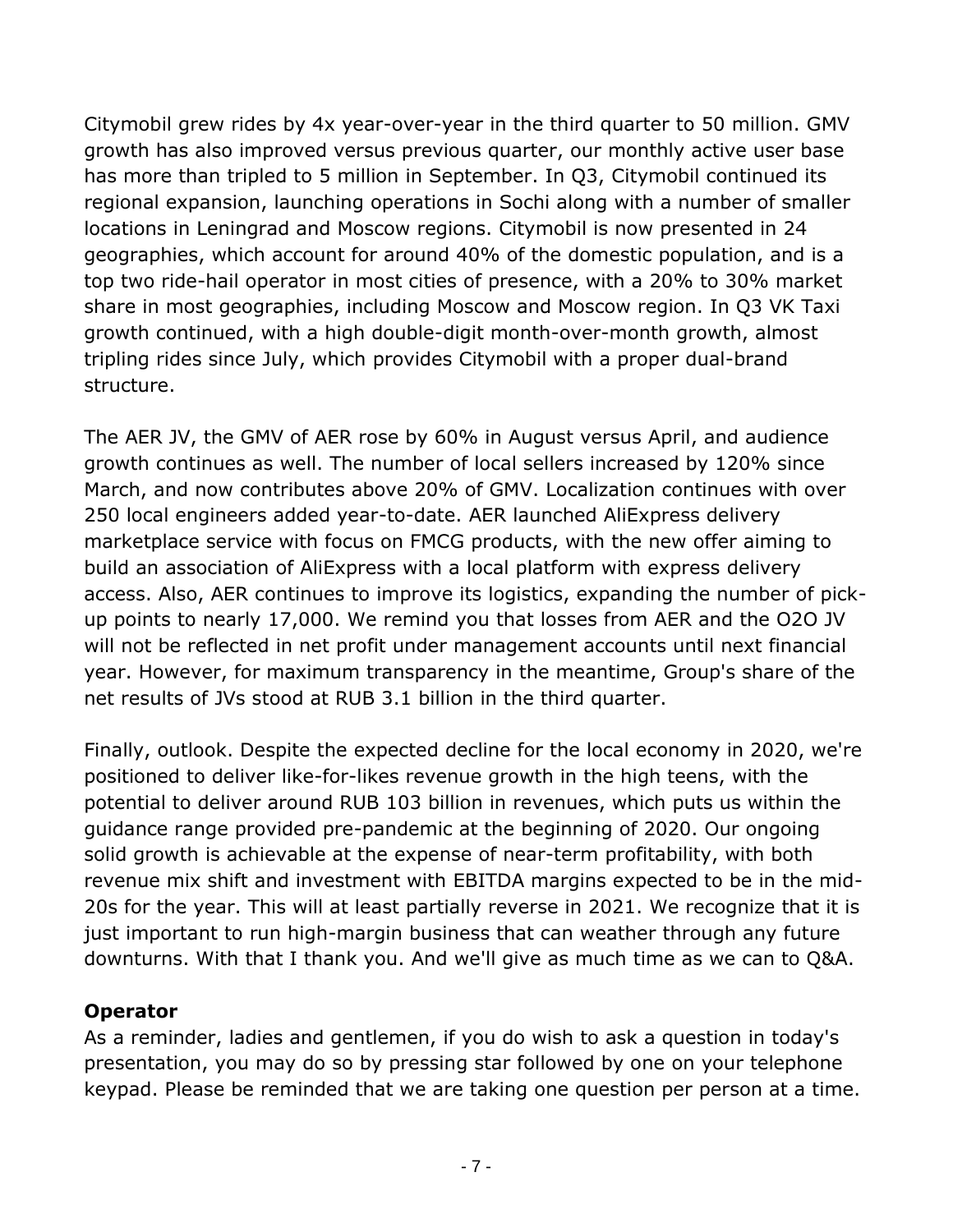And if you do have any follow-up questions, you will have to reselect the request to speak button. Our first question today is from Miriam Adisa of Morgan Stanley. Your line is open.

## **Miriam Adisa, Morgan Stanley**

Good afternoon, everyone. And thanks for the call. The first question I have is just on gaming, just the decision to spend a bit more marketing in the fourth quarter. If you could just give us a bit more color on where that spend is going, and why you've decided to do this given the fact you're highlighting that you've seen good retention from COVID users, more color on the marketing would be really helpful. Thanks.

## **Boris Dobrodeev, Chief Executive Officer**

Hello Miriam, thank you for this question. So, generally there are two answers to that. So, the first one is we want to generally in terms of the Q4 spending, so we want to be a little bit opportunistic. So, even very unclear shape of the quarter, given all the potential outside developments, developments outside of our control lockdowns, no lockdowns, the state of both local and international advertising markets, we want to be more conservative, giving the margin guidance, as well as leave more room for investment if we see very good opportunities, so we can tap into this opportunity and acquire kind of more users, if we see this opportunity. This is number one. And number two, given that we just acquired the new studio called Deus Craft and It has very good growth and very high potential; we also want to reserve an opportunity to invest more into its growth.

# **Miriam Adisa, Morgan Stanley**

Great, that's clear. Thank you. And then my second question again, on EBITDA. You mentioned that you expect some of the trends this year to partially reverse next year in terms of investment. I appreciate that you can't give any precise guidance. But if you could just give a bit more color on the segments where you're expecting to see more operational leverage next year, and which segments will still be in investment mode.

## **Boris Dobrodeev, Chief Executive Officer**

I think in terms of the operational leverage, I think that's going to happen across the board. So, obviously next year, we will see a net recovery, which would give us better leverage on the revenue side and make a lot of the investments related to social; they will make them much more profitable. We also think that both,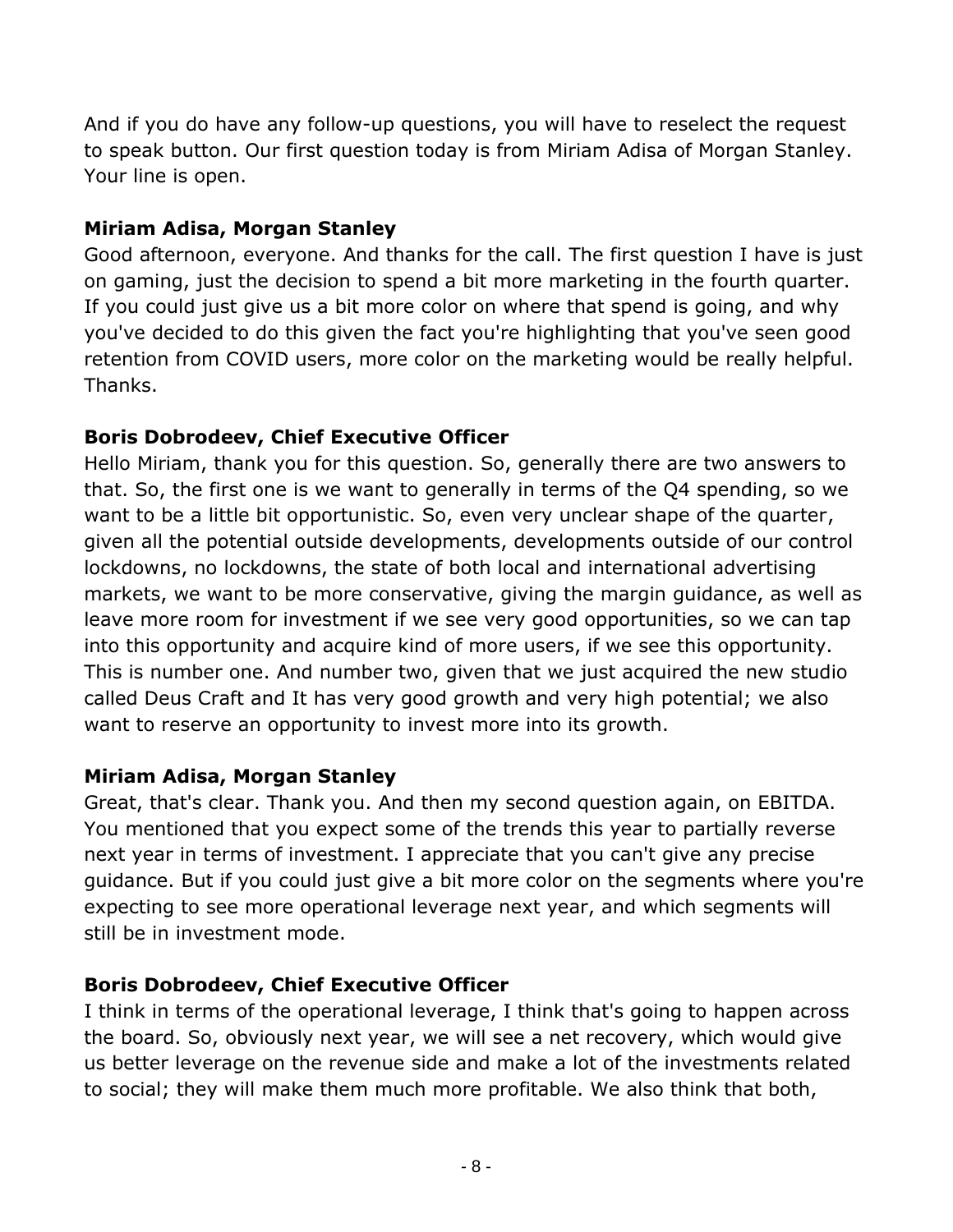Consumer Social and Games will be much more profitable in 2021. We also think that this year was driven by a lot of new investments into our ecosystem, into a lot of launches that we made this year, including Marusia, a lot of investments into O2O, including Clips. So, obviously, given the earlier stage this year and kind of more mature stage of this product next year, we'll see operational leverage across all these product verticals.

## **Miriam Adisa, Morgan Stanley**

Great, thank you. Just one more from me. If you could just give us a bit of color on what you're seeing with the integration with VK Combo and VK Music. And then also just touch on what you're seeing in terms of the competitive environment in music. Thank you.

## **Boris Dobrodeev, Chief Executive Officer**

Sure, so yes, we made, this year, we made the pivot in our Combo. So, generally, what we're doing, we are merging this with the music subscription. As we see now music is the most complimentary service to Combo within our ecosystem. So, the game plan is to ultimately like make it one subscription. So, we are in the midst of this transition, but we already see pretty encouraging signs, so we must say that the efficiency of the conversions and the retention numbers is much higher under VK Combo scenario. So, we think this is very good development. So, I think that in terms of competitive landscape, we will -- obviously there is a new player in the market, which we all saw the news couple of months ago. I don't think that it changes anything to the competitive nature of our market with already a lot of players present, such as Apple Music, Yandex, and YouTube, and a couple of others. So, I think that nothing changes to our thesis and nothing changes to the numbers that we see with VK Music.

At the same time, I want to note that we have a lot of unique advantages for our music service. First, it is the social nature of the product, and none of the players in the market has anything comparable to our offering, given the amount of social integrations and also given the presence of UGC functionality in our music. At the same time, we also as I just pointed out, that we're also integrating it into subscription loyalty program. And we are integrating it into entire Mail.ru Group ecosystem, which gives us also additional leverage over retention, and additional value for the end user as for roughly the same price, the same, or I don't know smaller price our user receives not just music, but he receives a number of services from Mail.ru Group ecosystem. So, altogether all these things make us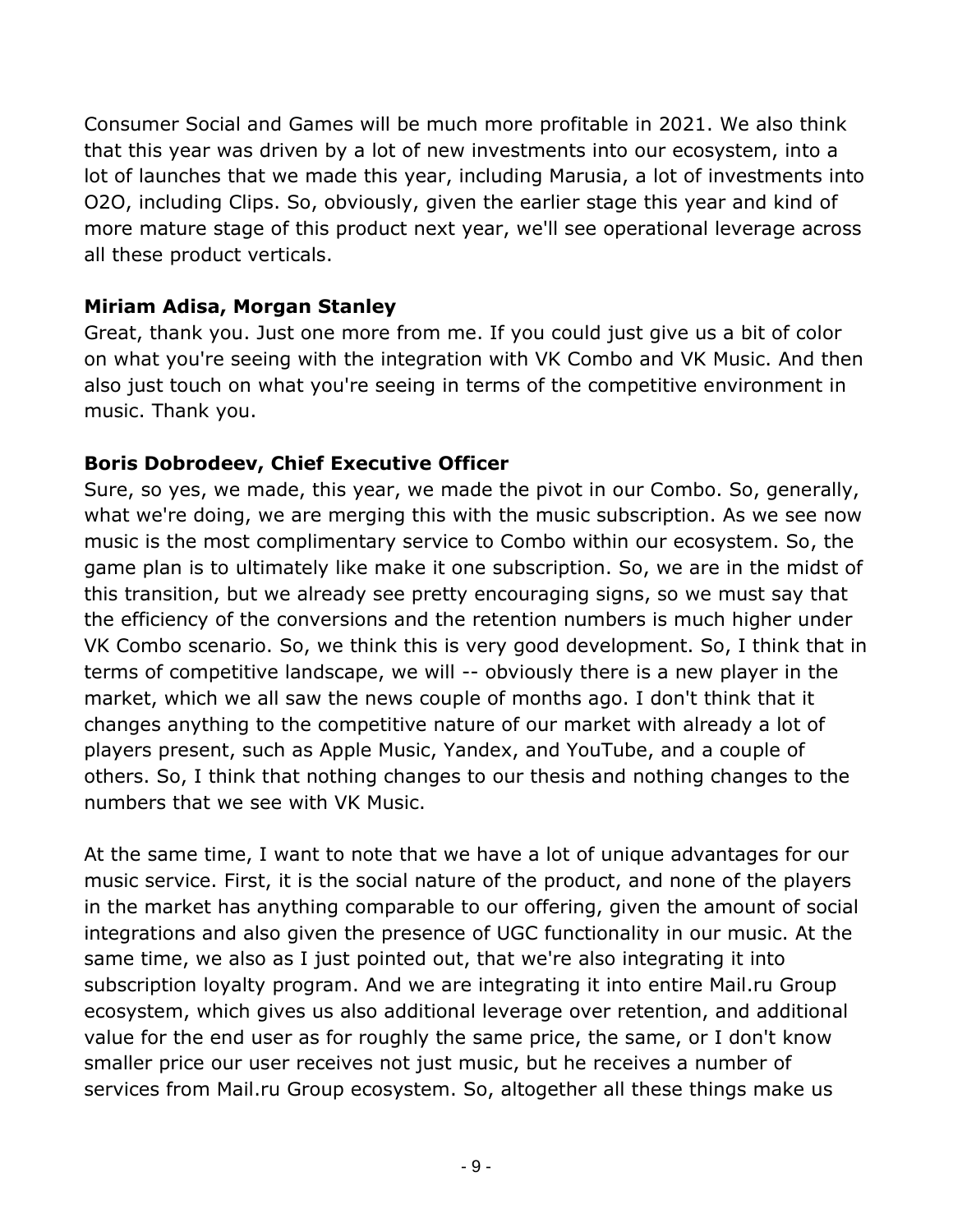much, much more comfortable. And we already have 4 million paid music subscriptions. And I think that going forward with the right combination of VK Music and Combo we will see even further growth.

## **Miriam Adisa, Morgan Stanley**

That's really helpful. Thank you.

## **Boris Dobrodeev, Chief Executive Officer**

Yeah, thank you.

## **Operator**

Thank you. Our next question comes from Cesar Tiron of Bank of America.

## **Cesar Tiron, Bank of America**

Yes, hi. Good morning, everyone. Thanks for the call and for the opportunity to ask questions. My first one would be about the online education. Can you please tell us how much that contributed to the growth in your other segment? And probably shed some light on any ambition for M&A in the space? And if you believe that, due to COVID, they're still assets which are available and if they're available at attractive prices. Thank you so much.

## **Boris Dobrodeev, Chief Executive Officer**

Thank you, Cesar. So, education contributed (?)RUB 1.6 billion to our revenue, so it is growing very well. And we are very bullish on the sector, and we think that we would continue to invest into this area, both organically and inorganically as we see some good [inaudible]. We have a joint venture with Rostelecom to make software for schools that will help both students and teachers in their education process. Also, were looking at a lot of other opportunities. So, stay tuned.

## **Cesar Tiron, Bank of America**

Thank you so much. I just had one very quick one. I think Matthew made an interesting comment on the valuation of your latest acquisition on games and how that was below what most transactions are done in the market? Is this strategy, the Group strategy to keep on potentially increasing the games portfolios through M&A? And then if management believes, the Board believes that the value of these assets are not reflected into the stock at the fair value, could there be an angle to potentially IPO the games division. Thank you.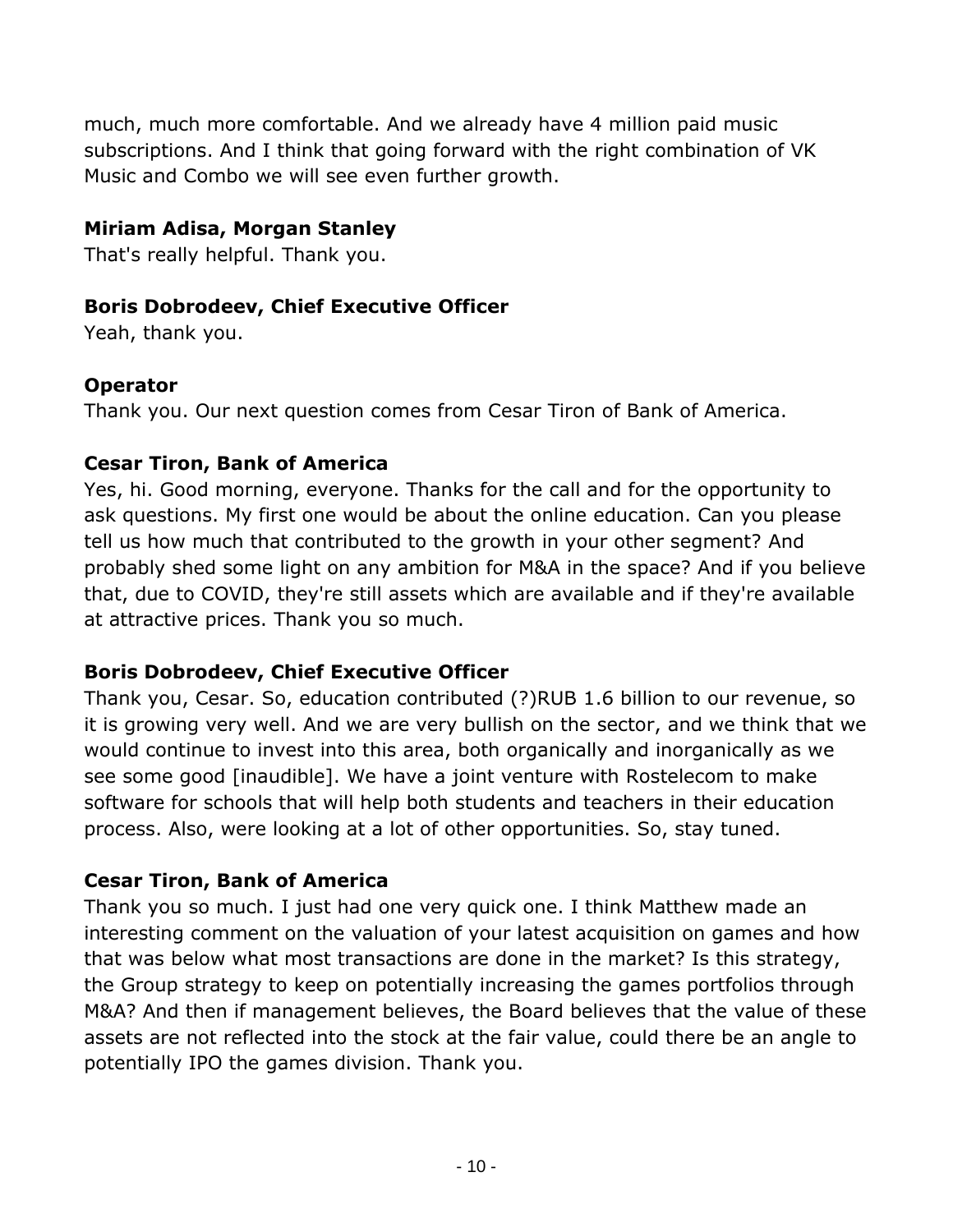## **Matthew Hammond, Chief Financial Officer**

Yeah, hi Cesar. It's Matthew. Just to be clear that valuation, of course, that 0.5 assumes the full payout and that assumes, of course, that Deus Craft hits all their KPIs. Nevertheless, I think this is an example of what we've talked about many times, the games portfolio approach and our M&A approach of investing very early with options, then to take control as we watch the games; and clearly, this provides an extremely capital efficient way of doing it. We will obviously continue to use M&A where we see great opportunities. And if we look at a business like Pixonic where I think that nobody would doubt that that was \$30 million all in, that was an extremely effective acquisition and extremely effective use of capital to grow that business, and you've seen over 5x revenue growth from that, from Pixonic since we bought it. In terms of an IPO, I would say you never say never, you keep all options on the table, but there are no current plans to do that.

## **Cesar Tiron, Bank of America**

Thank you so much, very clear. Thank you.

## **Operator**

Thank you. Our next question comes from Anna Kurbatova from Alfa-Bank.

## **Anna Kurbatova, Alfa-Bank**

Good afternoon. Thank you very much for the presentation and congratulations with the good results. My question is on the O2O JV and Local Kitchen and Delivery Club. You for the first time disclosed the numbers of the Local Kitchen revenue. And I wonder since Local Kitchen and Delivery Club are now the parts of one joint venture, do they work on the -- let's say the market your normal terms of Delivery Club working with their food supplies or there are some special terms, and between Local Kitchen and Delivery? And whether you could probably disclose how much of Local Kitchen revenue or GMV comes from Delivery Club. So, basically the inter-company or inter-group transactions between the two? Thank you.

## **Boris Dobrodeev, Chief Executive Officer**

Thank you very much for your question. I don't think that we will disclose the exact number. Obviously, Delivery Club and Local Kitchen has a very good story of cooperation and indeed there is a good overlap between the audience and orders of these businesses. At the same time, they work, and they will continue to work on commercial terms, as there are slightly different groups of shareholders, these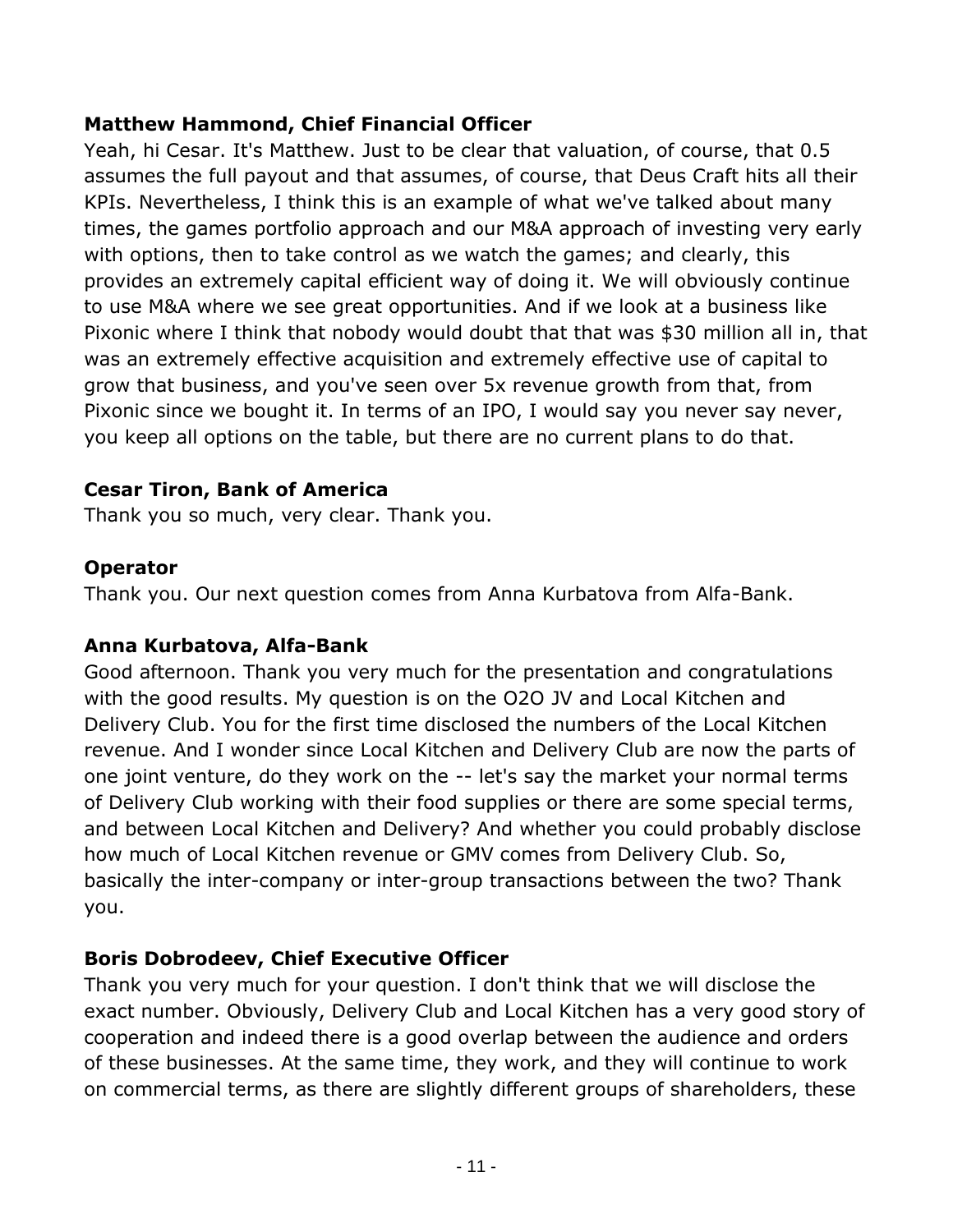people generally -- a slightly different shareholder position within these two assets. And number two, for us the key value here lies not in making noncommercial arrangements between those two assets, for us the key value lies, given that now this group belongs to the one JV, I mean the overall level of relations and trust between these assets can be significantly increased. And that will allow us to extract much more synergies by creating a joint product and joint services, and joint expansion. Given that, at the same time we have the same group of shareholders, and there's of course, trust that these projects and these joint investments can be long-term. But we are of course, very, very bullish about these assets; this is fantastic assets showing very good growth. And we see a lot of room for cooperation and synergies between these assets going forward.

## **Anna Kurbatova, Alfa-Bank**

Thank you very much. My follow-up question on the expansion. So, currently Local Kitchen business is limited to Moscow only. Should we expect some regional expansion maybe going forward? Thank you.

## **Boris Dobrodeev, Chief Executive Officer**

You know, I just don't want to -- sorry, it is a very good question. But I don't want to elaborate on our immediate expansion plans, as it is pretty sensitive information, the plans and the timing. But obviously probably the correct answer, for me the answer is, obviously, there is a history of expansion, including joint expansion of these two services.

## **Anna Kurbatova, Alfa-Bank**

Sure, understood. Thank you very much.

## **Operator**

Thank you. Our next question comes from Slava Degtyarev of Goldman Sachs. Your line is now open.

# **Boris Dobrodeev, Chief Executive Officer**

Thank you.

## **Vyacheslav Degtyarev, Goldman Sachs**

Yes, thank you very much for the call. My first question is, can you comment on the O2O JV additional cash contribution? It looks like you haven't met all the KPIs and the payments have been reduced? Basically, can you comment what will be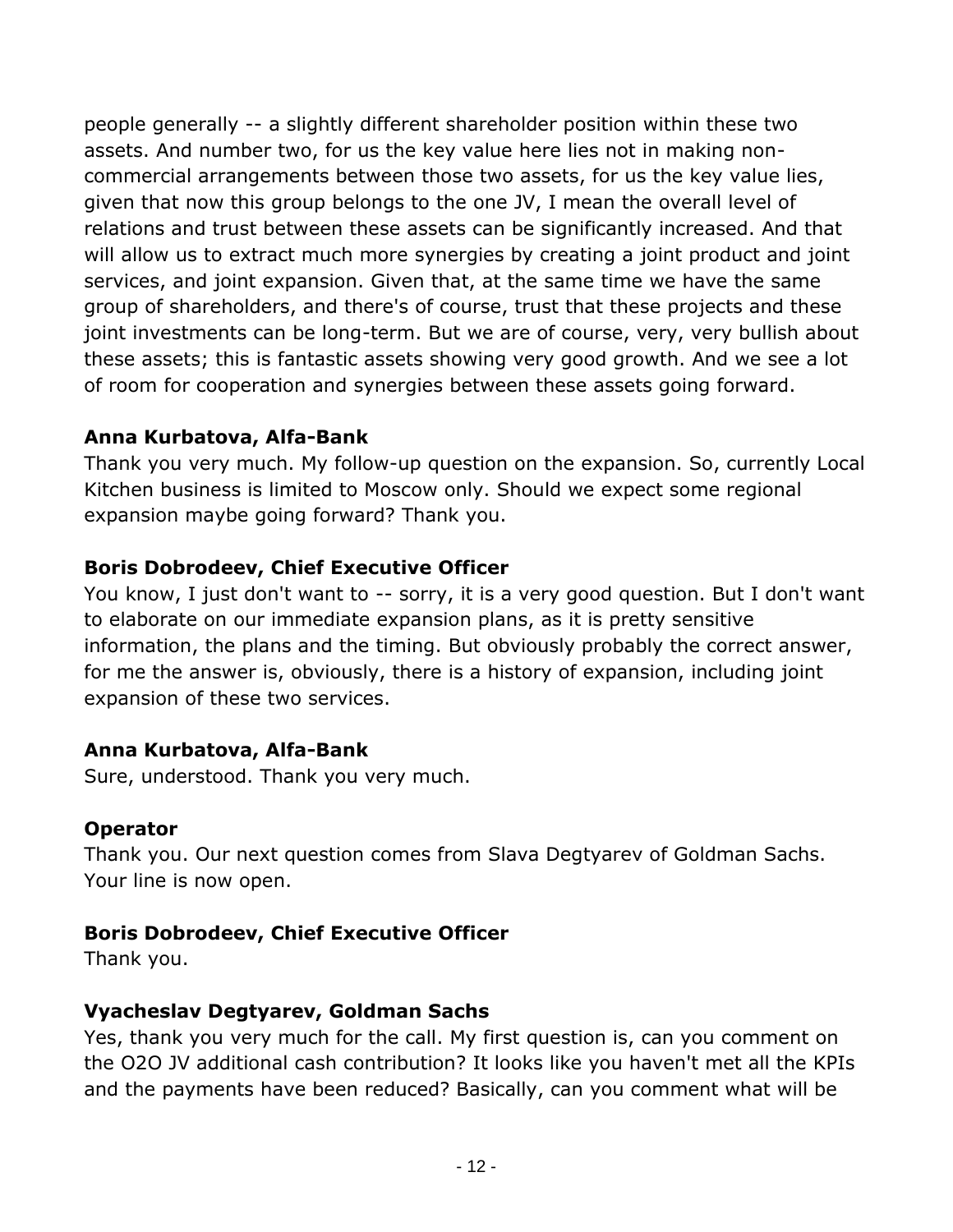the Sberbank's contribution then, or would you expect to fund the JV additionally anyway or it's currently well capitalized, in your view?

## **Boris Dobrodeev, Chief Executive Officer**

Thank you very much. As for the KPIs, the answer is pretty simple. I think both of the key assets of this Group performed very well. And you saw Citymobil numbers, which were very good, especially the growth, but obviously, if you consider the impact of COVID on mobility across the world, I think that, in this fiscal year that it has reduced some demand and also incurred some -- generally became an obstacle for the business. This made us make an assumption that probably not the Citymobil related KPIs are not met. So, I think that, on one hand, the JV is indeed well capitalized, but of course, we might consider some extra investments into it in the future.

## **Vyacheslav Degtyarev, Goldman Sachs**

Okay, thanks. And my second question would be on AliExpress Russia JV. Can you comment, how sizeable is the cash burn at the JV over the last year? And do you feel that the JV is also well capitalized for the e-commerce opportunities that are arising in Russia?

## **Boris Dobrodeev, Chief Executive Officer**

Sorry, can you please repeat the first part of your question, so I just answer it correctly?

## **Vyacheslav Degtyarev, Goldman Sachs**

Yeah, sure. I was wondering, what was the cash burn at the JV of AliExpress Russia.

## **Boris Dobrodeev, Chief Executive Officer**

Yes, sorry. Of course, we would not disclose, and given that we are just 15% shareholders, we would not disclose the level of burn. But I think that it is well capitalized now, and it has sufficient cash. So, there are no immediate or shortterm plans to add any extra capital on top of it. So, it has more than 25 million annual shareholders, annual buyers; so, it's doing pretty well. And I think there are no immediate plans for capitalization of this business; also has massive support from shareholders of the business. I think we're just first base of launching social commerce products around this. So, I mean, this is where we're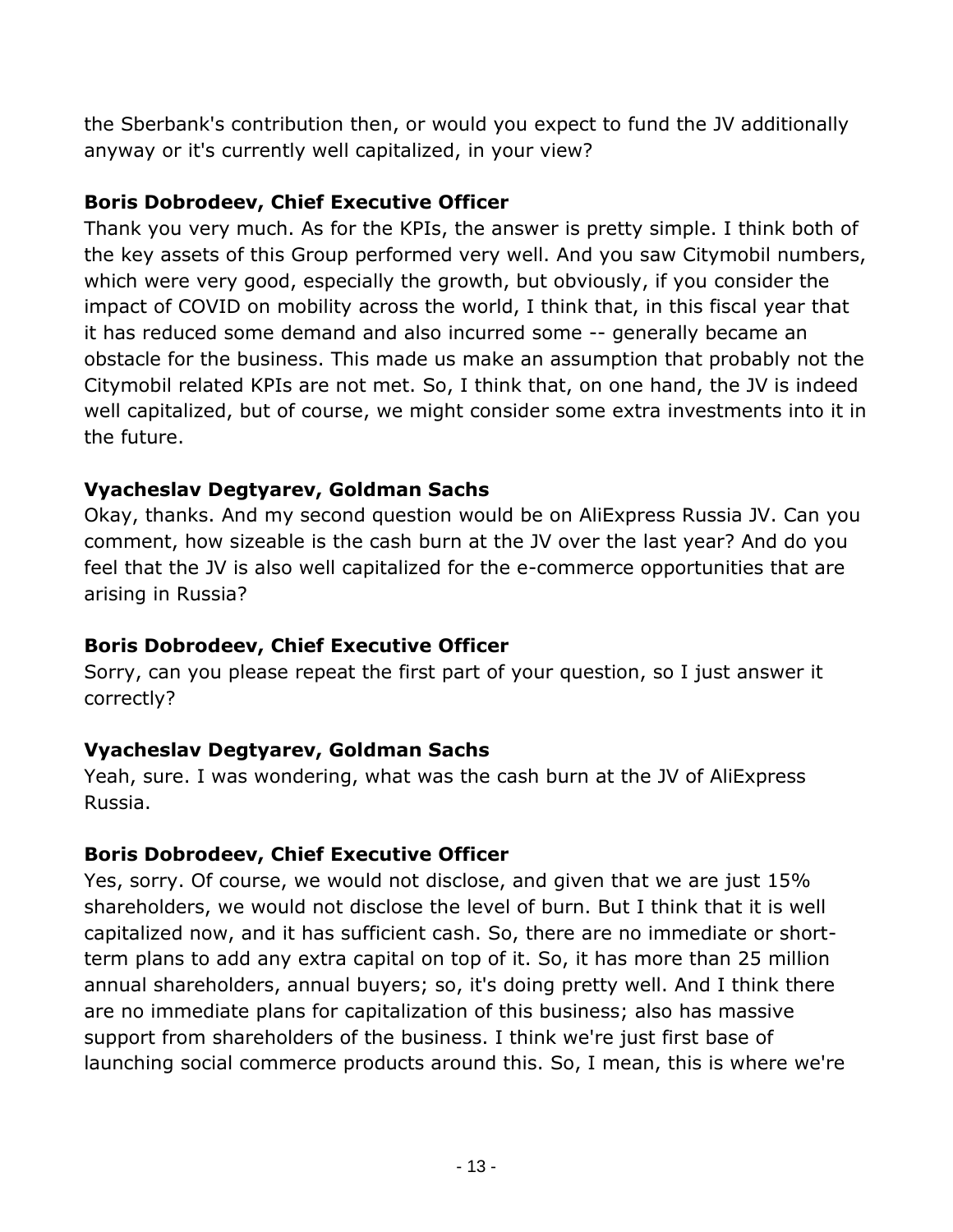looking, and given that currently the business model is not too asset-heavy, so there are no plans for that.

#### **Vyacheslav Degtyarev, Goldman Sachs**

Okay, thank you very much.

## **Boris Dobrodeev, Chief Executive Officer**

Thank you.

## **Operator**

Our next question comes from Anna Kupriyanova of Gazprombank. Your line is open.

## **Anna Kupriyanova, Gazprombank**

Good afternoon. Thank you very much for presentation and opportunity to ask a question. My first question will be on your online advertising revenues. You mentioned that ex-Search your online advertising revenues were about RUB 9.3 billion, and that was about 16% up year-on-year. Could you please give us some color, how this part of your online advertising is distributed among your segments? I mean, games, and may be some other. Thank you.

## **Boris Dobrodeev, Chief Executive Officer**

Thank you for your question. I don't know, maybe Fedor will elaborate on the growth rate and confirm the growth rate.

# **Anna Kupriyanova, Gazprombank**

Sorry. Yes, I was incorrect. It's 8.6%.

# **Boris Dobrodeev, Chief Executive Officer**

But it is faster than including Search. So, the idea is that Search is indeed growth dilutive, and it significantly underperforms the core social and myTarget segment advertisement. And given that Search is the area which our ad auction does not participate, we thought it would be transparent and prudent to show both, including Search and excluding Search. So, the straight answer is yes, the Search dilutes our ad growth rate.

# **Anna Kupriyanova, Gazprombank**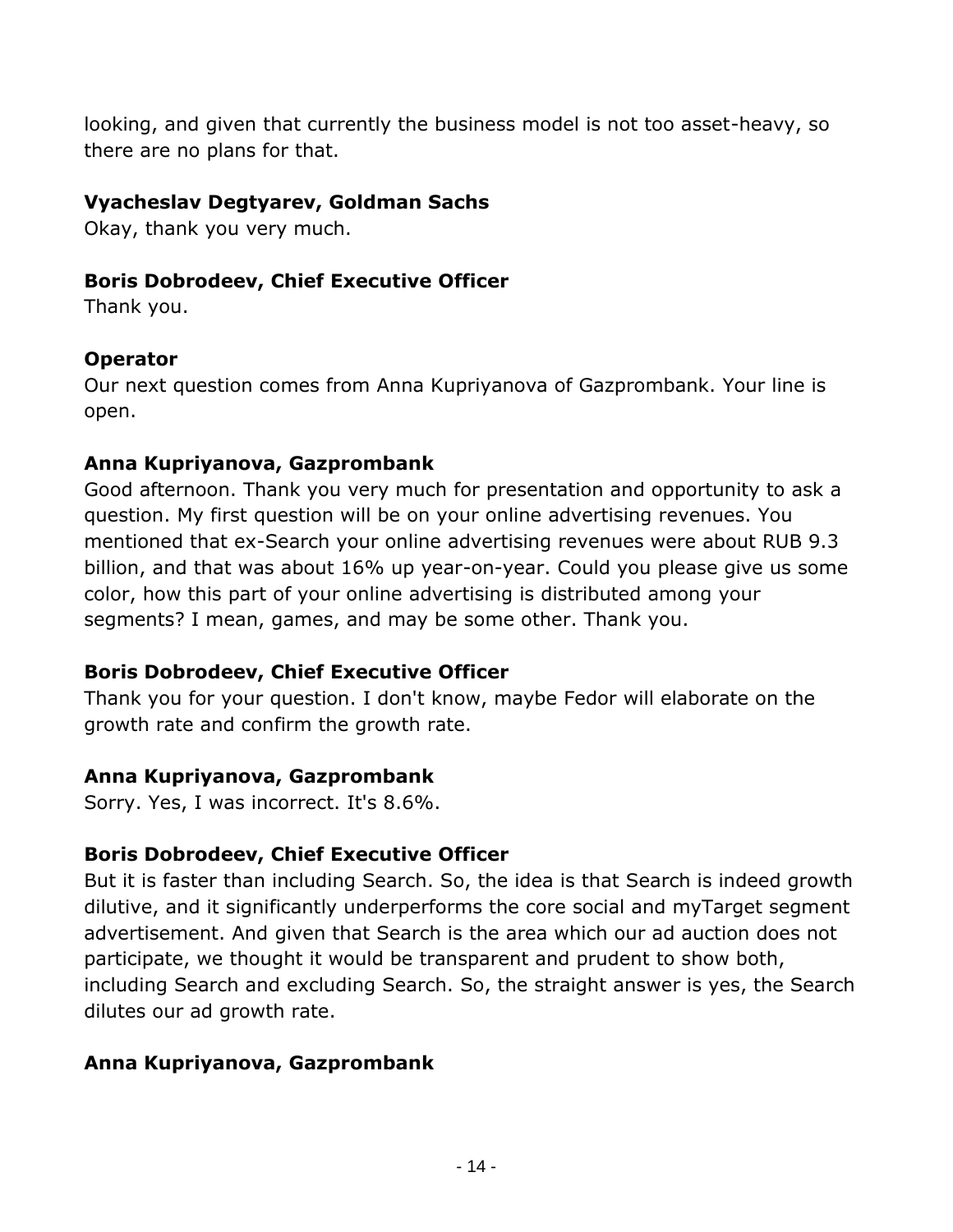Okay, and excluding Search, in percentage growth, and then total amount, what is the distribution of online advertising revenues among your segments, games, and maybe some other segments, from where it comes?

## **Boris Dobrodeev, Chief Executive Officer**

The majority comes from so-called myTarget and VK revenue. So, VK, generally social networks and Mail.ru Group, and ad network, which are altogether combined into one single ad network. So, this is where probably around the 90% of all the ad revenue come from, with probably less than 10% coming from international revenue, like international gaming revenue, mostly international, so I mean, ad gaming revenue. Also speaking about the Russian ad revenue, the first part, which is 90%, it also includes -- I also forgot that Youla is part of this revenue, the non-IFRS part of Youla is included into that revenue.

## **Anna Kupriyanova, Gazprombank**

Okay. And in terms of online revenue growth rates, talking about this 90% of revenues, how fast they grow? And talking about games part, what is the revenue growth rate for that, if you can?

#### **Boris Dobrodeev, Chief Executive Officer**

Well, I don't think that we disclose the exact growth rates, but I think they grow -games revenue growth is slightly higher than the myTarget revenue, given its kind of scale, and the early stage of development.

#### **Anna Kupriyanova, Gazprombank**

Thank you very much. And if I may, my second question on your EBITDA margin guidance. You mentioned in your press release, that possibly it will reverse trend of decline in 2021. And my question is, on which grounds do you expect this improvement, from where can it come?

## **Matthew Hammond, Chief Financial Officer**

Hi. It's Matthew, I'll cover this. I mean, as Boris said earlier, a large part of this is obviously going to be in terms of mix, in that we would expect ads to see some recovery next year. And clearly, that is very beneficial for the operational leverage and the revenue mix. But also, at the same time, we expect some of the returns from New Initiatives, so the losses in New Initiatives should decline proportionally. And also, Youla obviously moves, the losses in Youla continue to reduce. So, if you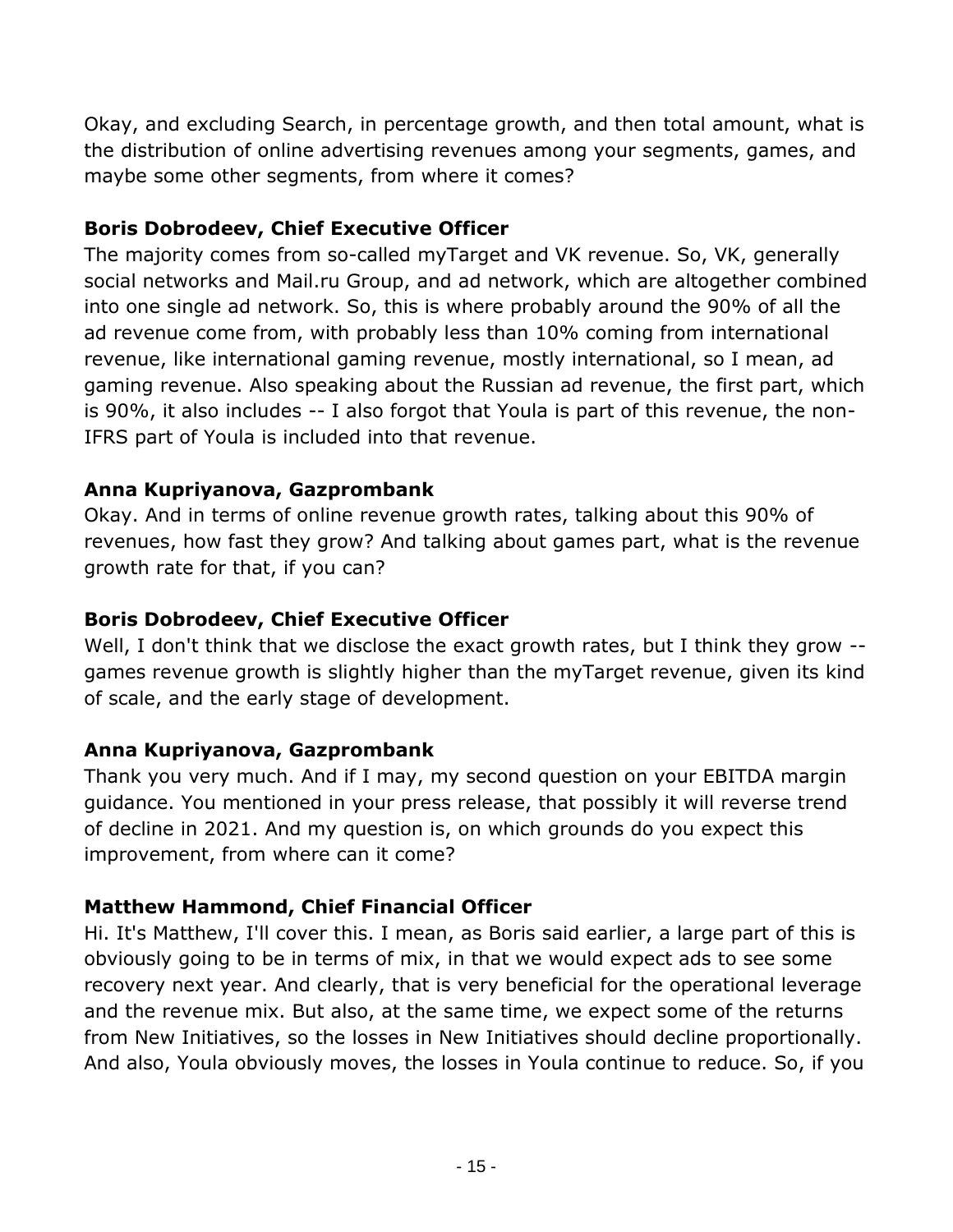put all of those together, you then see an improvement in the margin profile in 2021.

## **Anna Kupriyanova, Gazprombank**

Thank you very much. That's not because of games margin may increase.

## **Matthew Hammond, Chief Financial Officer**

Look, I don't want to get into -- we haven't given 2021 guidance yet. It's difficult for us to give line-by-line guidance. We said that on games we are going for remain somewhat dynamic, but clearly, we are expecting games to contribute at least proportionally. And they should progress towards the sort of through the cycle margins that we talked about.

## **Anna Kupriyanova, Gazprombank**

Okay, thank you very much for your answers.

#### **Operator**

Thank you. Our next question comes from Vladimir Bespalov of VTB Capital. Your line is open.

## **Vladimir Bespalov, VTB Capital**

Hello. Congratulations on good numbers. First, I want to ask Matthew to comment a little bit more on what you said in your prepared remarks on the Games margins in the fourth quarter. Should we see the more normalized margins somewhere in the high-teens to low-twenties? Or what are your expectations from that perspective, what do you see as more normalized margin?

#### **Matthew Hammond, Chief Financial Officer**

Yeah, Vladimir, I refer you to the answer I gave a couple of minutes ago. As I just said, I'm not going to give 2021 guidance for Games margins at this point, because we want to remain somewhat flexible. What we're really talking about in the fourth quarter is clearly margins were better in Games in the second and the third quarter than they were in the initial plan. Quite clearly, there is a lot of COVID effects, and there are a lot of moving parts right now. And we want to remain sort of very flexible in our ability to invest where we see good ROIs. I think we're very happy with the fact that we've retained the cohorts of COVID acquired users at pretty much the same level as pre-COVID users, that is a very positive sign for us. And so, we're very committed to growing the business. I would also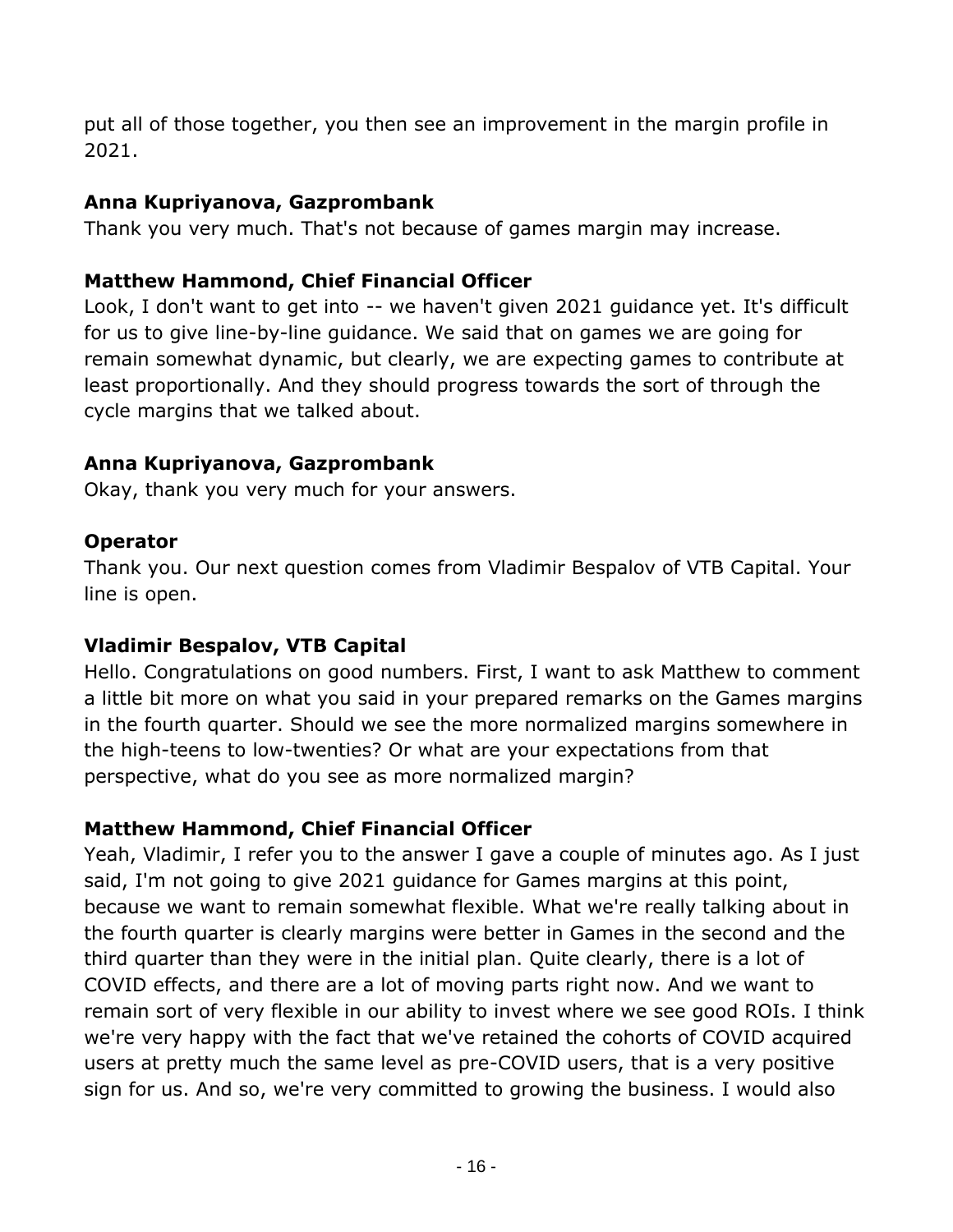say that Deus Craft is also doing very well, and we're very happy with that. And in exactly the same way we did with War Robots, we intend to invest in that business up front. And you've seen the effects that we had with War Robots doing exactly that. So, I think there is an element of us maintaining flexibility here and seeing how we go. But clearly, the Games business will move towards the sort of through the cycle margins, over the next number of quarters. Does that answer your question?

## **Vladimir Bespalov, VTB Capital**

Thank you very much. More or less, it's more or less clear. Thank you. And I also have a question on VK Pay. You haven't been saying much about Q3 FinTech exposure. Sometime after this launch, it still looks like a very local product. So, my question is, maybe you could share some metrics, what is the user adoption? What is the revenue contribution? What is the turnover? And how do you generally see this product? Do you see a lot of opportunities or maybe, opportunities in other areas are much higher than in the FinTech space? Any comments would be appreciated.

## **Boris Dobrodeev, Chief Executive Officer**

Yeah, thank you. So, I don't think we break out any FinTech metrics and any VK Pay metrics. I think that we are in the very early days of the development of the product, despite having already 15 million wallets, we need to do more work yet to better convert these users into financially meaningful transaction. This is what we're doing. So, we're also as we said before, we are on the way of creating joint venture with AliExpress Russia -- with Alipay; that would give us exposure to AliExpress Russia transacting users, which is in the amount of 25 million. So, the idea is indeed to get this probably one of the biggest transacting audience in Russia; get access, and then convert these users into kind of more financially meaningful transaction users. This is the plan. I mean, it is still, I would say, a pretty long way to go until we have a very competitive product. So, this is why we've been kind of more humble about it. So, it's just work in progress.

## **Vladimir Bespalov, VTB Capital**

Thank you very much. And the last one is on education technology project. First, could you provide some comment on the profitability of these projects? And the second, on your strategy in M&A, is it similar to what you do in Games, as you acquired some minority stakes? Do you have an option to buy out, to increase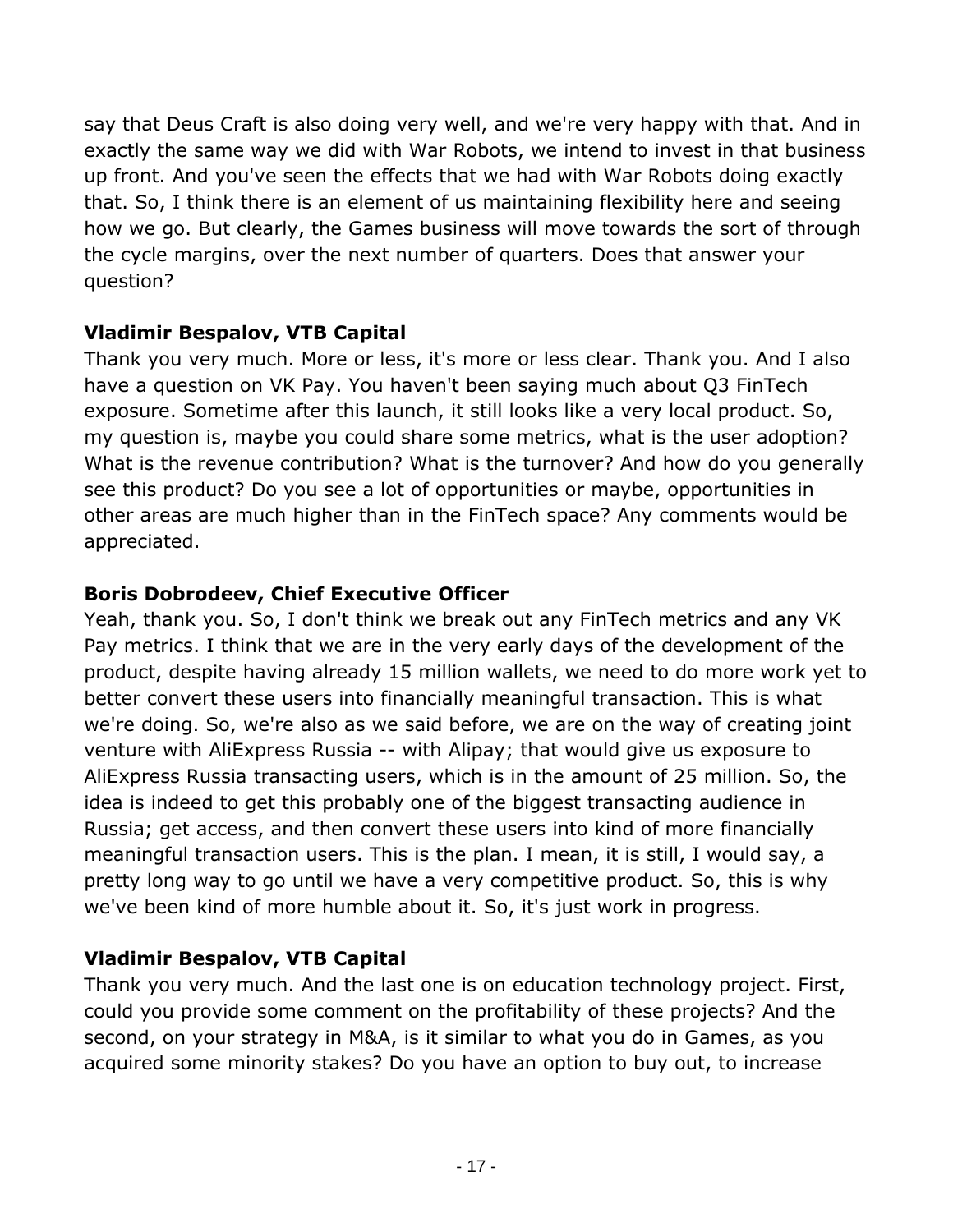your stake to a controlling one, once some KPIs are met, and so on and so forth? Maybe you could comment on this as well.

## **Boris Dobrodeev, Chief Executive Officer**

So, the gaming assets we have are broadly either profitable or breakeven to profitable, because we have kind of different assets, but throughout the history of ownership, they've been either like profitable or breakeven, and we are very comfortable about their profitability rates. So, in terms of the new venture, I just don't want to comment on the tactics. I think, of course, the goal is to identify the most lucrative interesting assets, and to get exposure in any shape or form with, of course, any way to increase the share to control is, of course, preferable. But we're open to all potential ways to get exposure to this industry. And of course, our M&A team is well qualified to find the right way and KPI to handle this task. Probably this is the kind of level of detail that would be comfortable to disclose currently.

## **Vladimir Bespalov, VTB Capital**

Thank you very much. And good luck.

## **Boris Dobrodeev, Chief Executive Officer**

Thank you. Thank you.

#### **Operator**

Our next question comes from Ildar Davletshin of Wood & Company.

## **Ildar Davletshin, Wood & Company**

Hello. Thanks for the opportunity and congratulations with good results. I'd like to just clarify on your core or the largest so far segment, Communication and Social. So, there is a bit of a gap between the reported growth for the whole segment, and then if you look individually at key drivers, it looks like the whole segment grew 1.5%, but then if you look individually at VK or online education that was like, high-single digit or double digit. So, I'm wondering what is really underperforming? And if I'm correct that this is OK. And then to what degree this underperformance is, maybe there are other issues? And in general, OK seems like the number of users or audience is somewhat declining on a multi-year trend. What is your strategy for that, regarding that segment?

## **Ildar Davletshin, Wood & Company**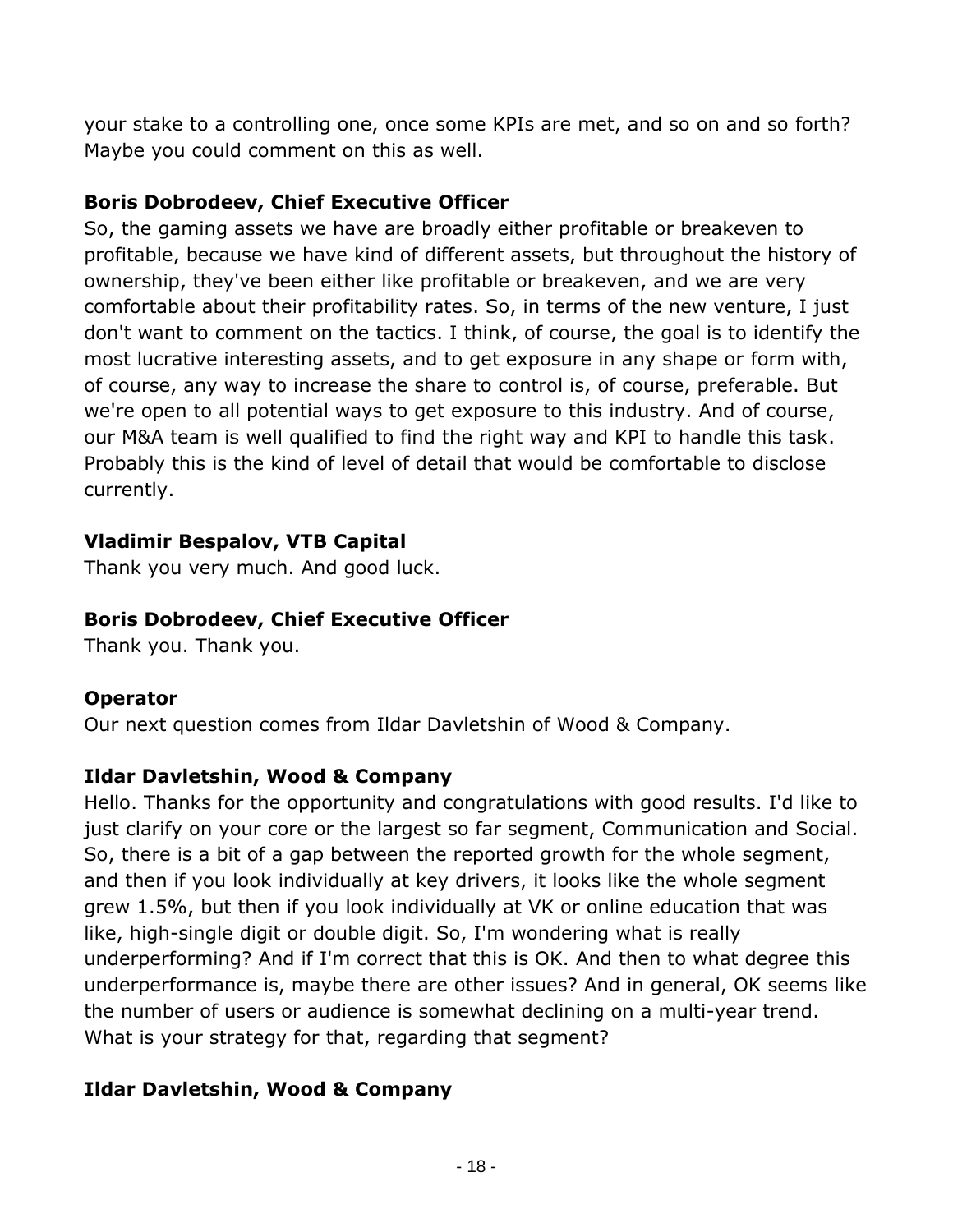Maybe if I may just part of it, but it's a bit different question is, you have a quite a few brands. So, I understand this is driven by the explosive growth of various segments and the offline to online trends in consumer behavior. But is there a point that you may consider kind of simplifying the structure? And do you think this is a drag for your profitability if you have to maintain different brands and VK Taxi, Citymobil, VK Eda versus Delivery Club, etc., etc? Thank you.

## **Boris Dobrodeev, Chief Executive Officer**

Sorry, maybe I will jump in first to answer the second question, sorry. So obviously, VK has been growing nicely and it's growing more than 4% both of monthly and daily active users with also quite strong engagement of overall user base. So, Odnoklassniki for the last couple of years, they've been broadly flat with some kind of a moment declining, at some moments growing year-over-year. The Odnoklassniki user base is quite volatile given very heavy event, entertainment driven segment or interests of their audience, given VK which is mostly concentrated about communication. So, given the brands, obviously, I think that it doesn't make sense to combine the OK and VK brands, because both of the brands are very strong and they carry very strong awareness and identity, and also have absolutely different patterns of usage. So, the patterns of usage in OK and VK, they're radically, radically different.

So, in terms of -- if talking about rationalizing the brand strategy within the whole Group, this is what we're actually doing by working in our joint ecosystem. We are launching products like ID and the Mini Apps, we recently rebranded Combo also into VK brand. So, as you see, a lot of new products that we launch and a lot of kind of ecosystem products that we launch being branded by VK. So, we kind of have -- we are testing using VK brand more to use new products. But you should understand that the kind of more mature type of products, like Odnoklassniki which you gave reference to, they have extremely loyal audience and audience is very loyal to their brand. So, obviously I don't think we should anticipate for any rebranding of all the destinations under one brand, at least very kind of tough rebranding. And I think that obviously, currently these brands are better off having their own brands, which are -- because most of them are pretty strong. And actually, the rebranding old brands into new brands can actually not only carry efficiencies, but also carry additional costs.

So, generally, our approach is that we're very cautious at doing anything that has a risk of mixing brands and doing damage to any of the brands and the audience.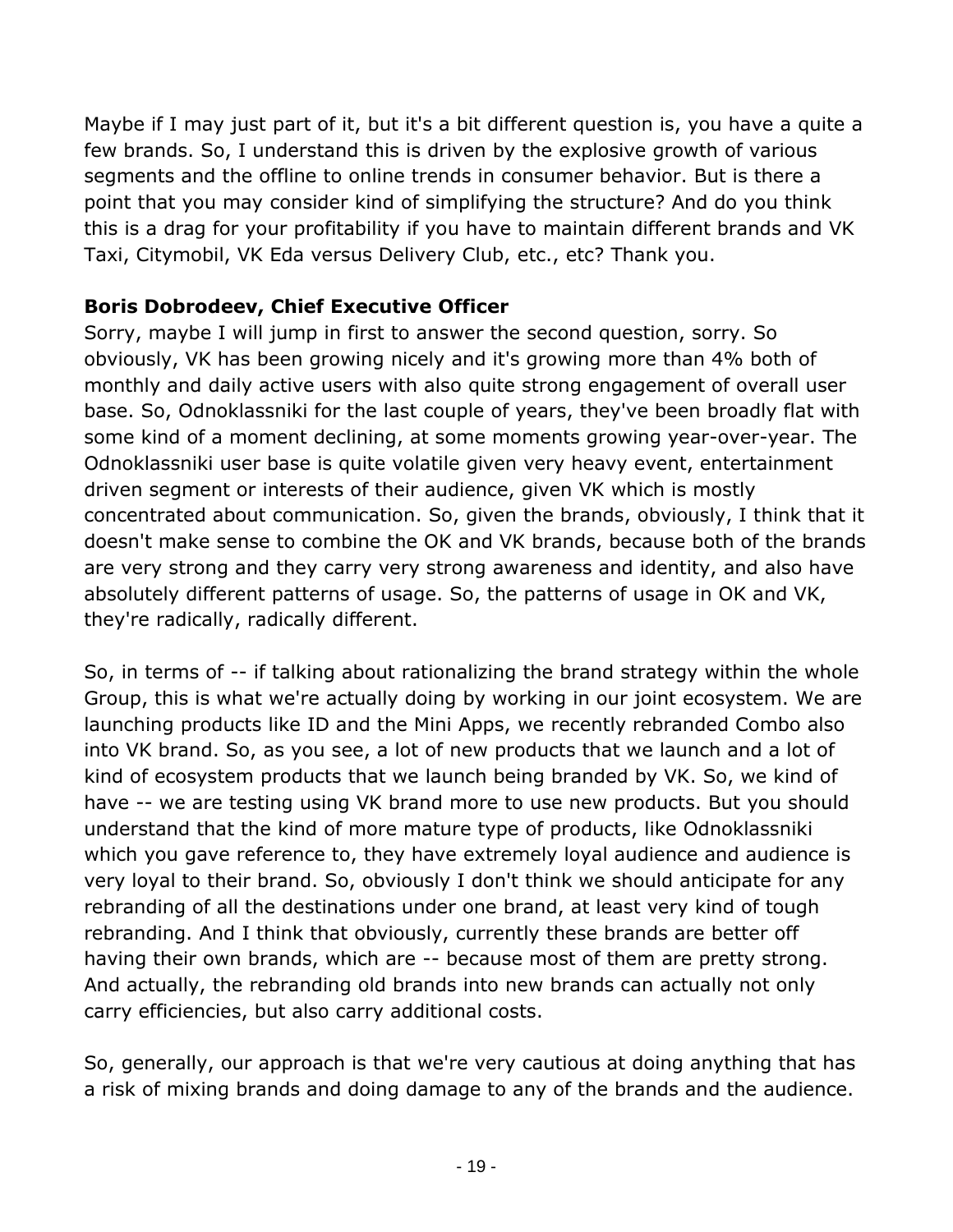At the same time, we are indeed kind of using and utilizing VK more as a kind of the most used brand for the company. But given that the big part of the Group appeared -- well, emerged via M&A and via a lot of different entities, you shouldn't anticipate us at a glance to emerge as a mono-brand, like some of the companies in the market.

So here I pass it on to Fedor to answer regarding the second part of the question - - actually the first part of the question, sorry.

## **Fedor Rubtsov, Chief Financial Officer (Russia)**

Thanks Boris. So, as was said, basically, at the time when we compose this current reportable segment, we don't think it makes much sense to give a detailed breakdown between different properties within the Communications and Social segment. But I could say that OK also showed solid performance in terms of ads, although of course, that was slow that [inaudible] driver of that within the segment. However, some of the properties which were more exposed to branded resizing as compared to performance advertising were obviously more heavily hit during the COVID crisis, and also recovered more slowly than the performance exposed parts such as VK. So, here I'll probably mention e-mailing portal which actually negatively affected the average online advertising growth rates on the segment.

#### **Ildar Davletshin, Wood & Company**

Thank you very much. So just to confirm because the line broke for a second, OK was actually positive in terms of revenue?

## **Fedor Rubtsov, Chief Financial Officer (Russia)**

Well, I would say it was broadly flat, but still we consider it solid, basically in line with the audience growth.

## **Ildar Davletshin, Wood & Company**

Okay, thank you very much for detailed answer.

## **Operator**

Our next question comes from Yulia (?) from UBS. Your line is open.

**Yulia (?), UBS**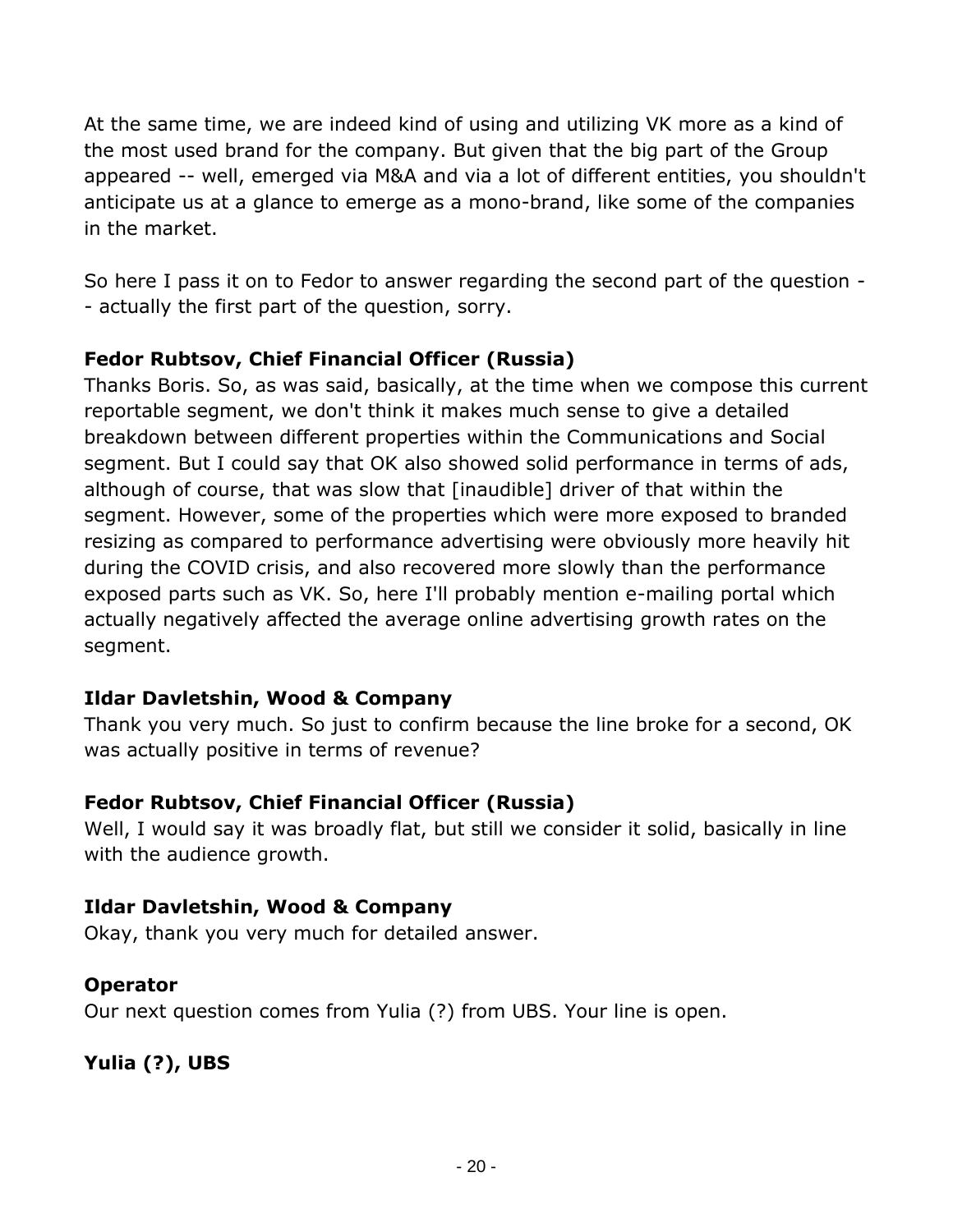Hi, I think you have answered all my question already. So, thank you, no questions from my side.

## **Operator**

Thank you. Our next question comes from Nakalo Ivanov of Open Broker. Your line is open.

## **Nakalo Ivanov, Open Broker**

[Russian language]

## **Tatiana Volochkovich, Director of Investor Relations**

For the purpose of English speakers on the line I will translate this question. So, the question is whether the company plans to pay dividends or introduce a dividend policy. And the second question is related to MSCI inclusion, whether this is being considered and is likely.

## **Matthew Hammond, Chief Financial Officer**

Thank you. I'll answer the dividend question. At this point there is no formal dividend policy. Although we've always been very clear that as a business, we're not going to sit on excess cash through the cycle. We've returned very large amounts of cash to shareholders in the past. And we would definitely consider doing it again, at points in the future, but obviously M&A always comes first. So, our position on M&A, buybacks and dividend is the same as it's always been. I'm sorry, MSCI, obviously that is not a decision for us, that is a decision for MSCI. But we would obviously be delighted to be included in the MSCI. And as it stands right now, we are meeting the key criteria.

#### **Nakalo Ivanov, Open Broker**

Thank you so much.

## **Operator**

Thank you. Our final question on the line today comes from Maria Sukhanova of BCS. The line is open.

#### **Maria Sukhanova, BCS**

Hello. Thank you for the opportunity to ask questions. Could you please answer a couple of questions regarding AliExpress GMV? You mentioned that it has increased significantly versus April. But I wonder if you could comment where we